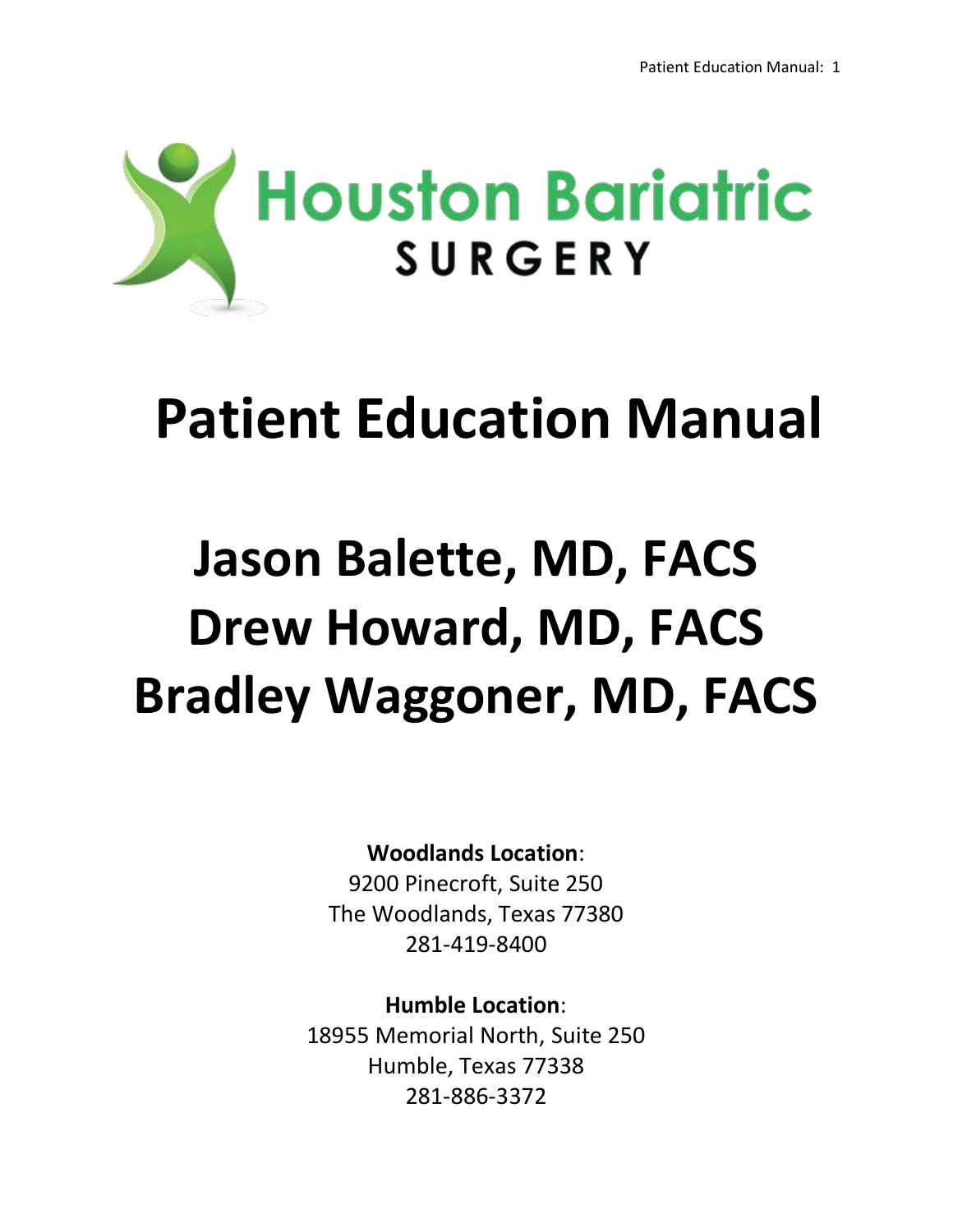#### **TABLE OF CONTENTS**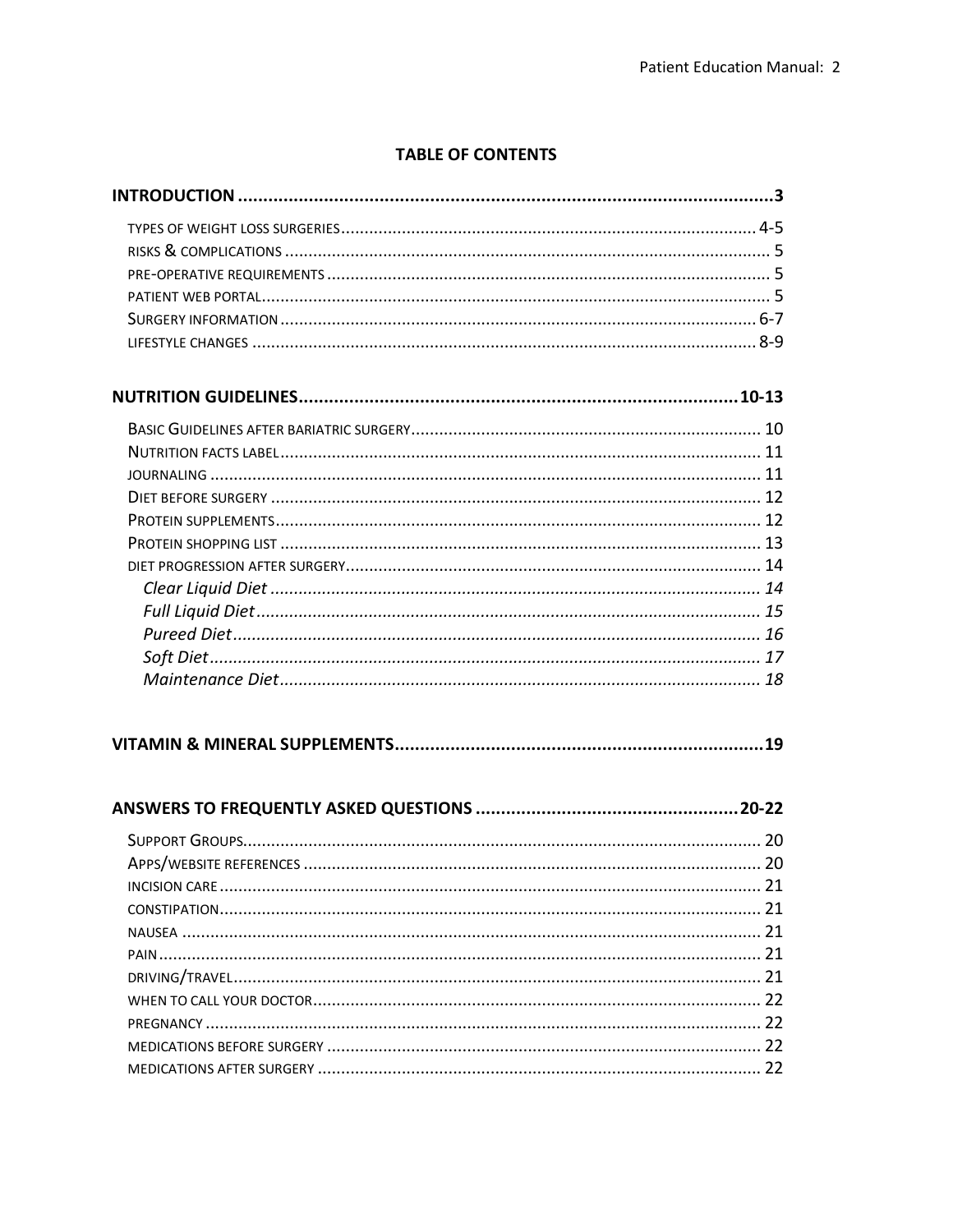### **Introduction**

Thank you for your interest in our weight loss center. Let us begin by stating that morbid obesity is a serious disease. Morbid obesity is an epidemic affecting over 15 million Americans. Obesity impacts both the quantity and quality of life. Being obese can cause many life threatening problems, and too commonly it interferes with social and personal activities. Recent medical research has shown that obesity is a genetic abnormality that is expressed in variable degrees, even between individuals within the same family. When a person's weight increases in excess of 100 pounds above one's ideal body weight or a Body Mass Index (BMI) greater than 40, medical implications become very important. The obese individual is at increased risk for developing obesity-related diseases (comorbidities) which include diabetes mellitus, hypertension, obstructive sleep apnea, arthritis, depression, gastroesophageal reflux disease (GERD), hyperlipidemia (high cholesterol and/or triglycerides), certain cancers, and coronary artery disease. Even if an obese person does not yet have any known medical problems, they are at and increased risk for developing all of these conditions and are at an increased risk of early death. For these types of patients, structured dietary programs have universally been unsuccessful. For many individuals, dieting, hypnosis, self-help groups, and behavior modifications are met with minimal or only temporary success. The data suggests that the only long-term solution for many morbidly obese patients is surgical intervention.

Patients often report that whatever weight loss is accomplished is ultimately followed by weight regain and all efforts are associated with feelings of guilt and depression. Life for people with morbid obesity can be difficult. Weight can be lost, but then regain occurs, resulting in feelings of failure, frustration and hopelessness. It is this population of patients that bariatric surgery is intended to help.

Bariatric surgery offers a surgical option for the treatment of morbid obesity when other measures have been unsuccessful. The current procedures of Vertical Sleeve Gastrectomy and Roux-en-Y Gastric Bypass have consistently resulted in excellent weight loss in properly selected patients. Such significant weight reduction has a tremendous impact on all aspects of life, and as excess weight is lost, the way you feel about yourself, your family, and your friends will change.

This informational guide is an introduction to the surgical treatment plan for obesity offered by Dr. Balette and Dr. Howard. Questions that are not answered in this patient guide should be directed to members of our team. These team members include: surgeons, dietitians, nurse practitioners/physician assistants, nurses, psychologists, and bariatric program coordinators.

Weight loss surgery cannot accomplish or maintain the necessary weight loss without your cooperation. To accomplish and maintain weight loss after surgery, you must consume fewer calories, change the types of foods that you eat, and increase your activity level. Bariatric surgery is a proven method on the road to resolution of all of the above-mentioned comorbidities associated with obesity.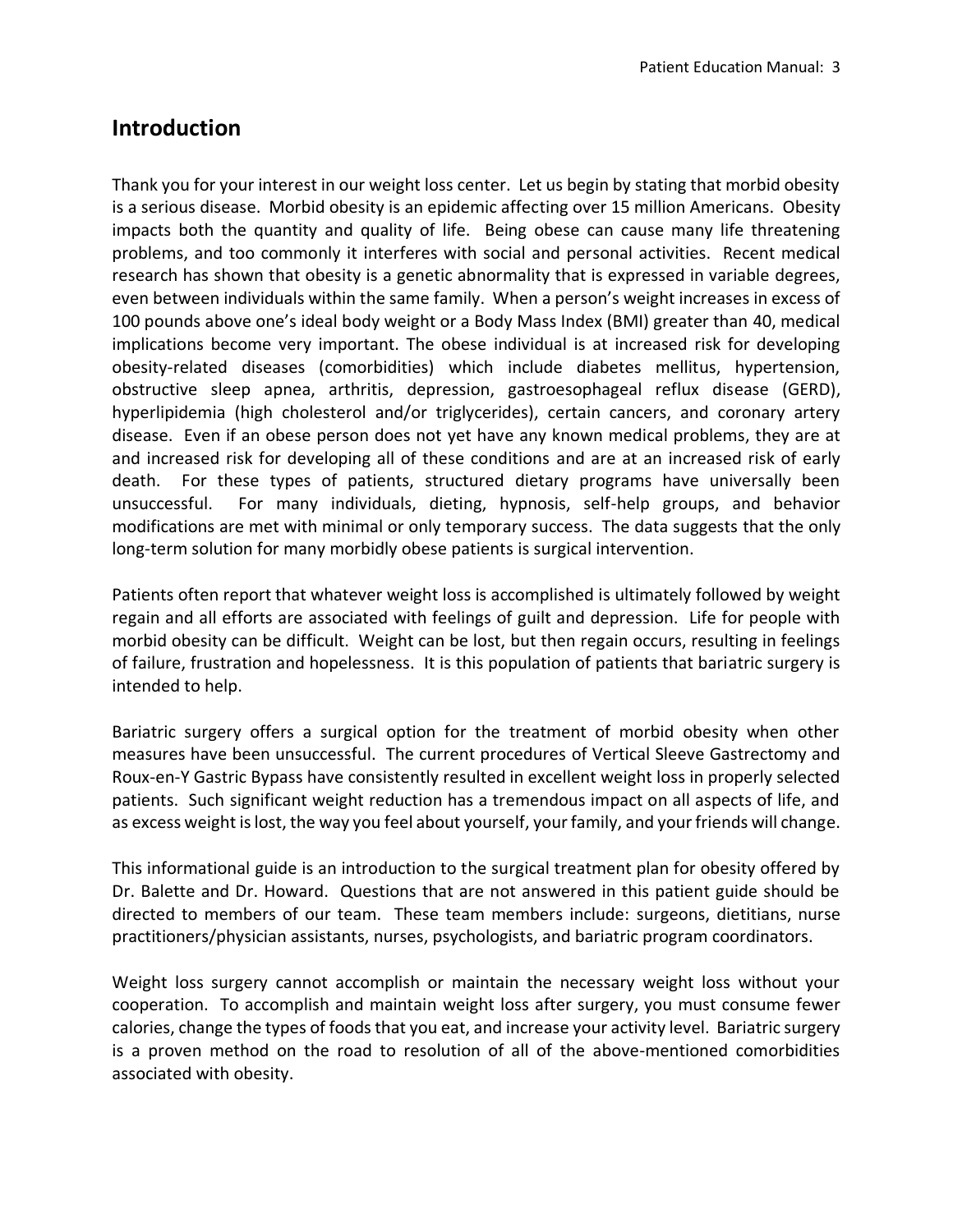## **Laparoscopic Surgery**

Laparoscopic (minimally invasive) surgery is an advanced surgical technique. It is the safest way to perform bariatric surgery. Surgery is performed through small incisions using cameras and long, thin surgical tools. Laparoscopic techniques result in less post-operative pain, fewer complications, shorter hospital stays, and quicker recovery times. The laparoscopic approach to weight loss surgery has been proven in studies to reduce the risk of post-operative complications, which include would infection and incisional hernias.

Multiple small incisions (each usually 12 mm or less) are used for laparoscopic surgery. The abdominal cavity is filled with gas (carbon dioxide) to provide the surgeon with visibility. A video camera is introduced through one of the small incisions, and the surgery is completed using instruments to perform the operation while looking at video monitors. At the end of the operation, the small incisions are closed with dissolvable sutures.

# **Vertical Sleeve Gastrectomy**

The sleeve gastrectomy is presently the most commonly performed weight loss surgery. This procedure leads to weight loss by reducing the size of the stomach, making you feel full after eating only small portions. Approximately 75-85% of the stomach is removed, leaving behind a smaller, tubular-shaped stomach (or "sleeve"). This limits the amount of food that is required to feel full. In addition, the portion of the stomach that makes the hormone ghrelin, which is responsible for making us feel hungry, is removed.

Advantages to this procedure include no implantation of an artificial device, and no re-routing of the intestinal tract. The primary disadvantage of this procedure is that the sleeve could dilate (or stretch) over time, or patients could experience some reflux after surgery. Expected weight loss for this surgery is from 55-80% of excess body weight.

### **Gastric Bypass**

The Roux-en-Y Gastric Bypass results in weight loss by creation of a small stomach pouch, thereby reducing the amount of food you can consume, and by bypassing a portion of your small intestine so you will absorb less nutrients from the foods that you eat. This operation has been in existence the longest, since 1967. Expected weight loss for this surgery is 65-75% of excess body weight.

For both sleeve gastrectomy and gastric bypass, weight loss is greatest during the early months following surgery. During this time, it is very important to remain hydrated and to take in sufficient protein so that you can recover from your surgery. The rate of weight loss slows during each succeeding month, and usually stabilizes between 12 and 18 months following surgery.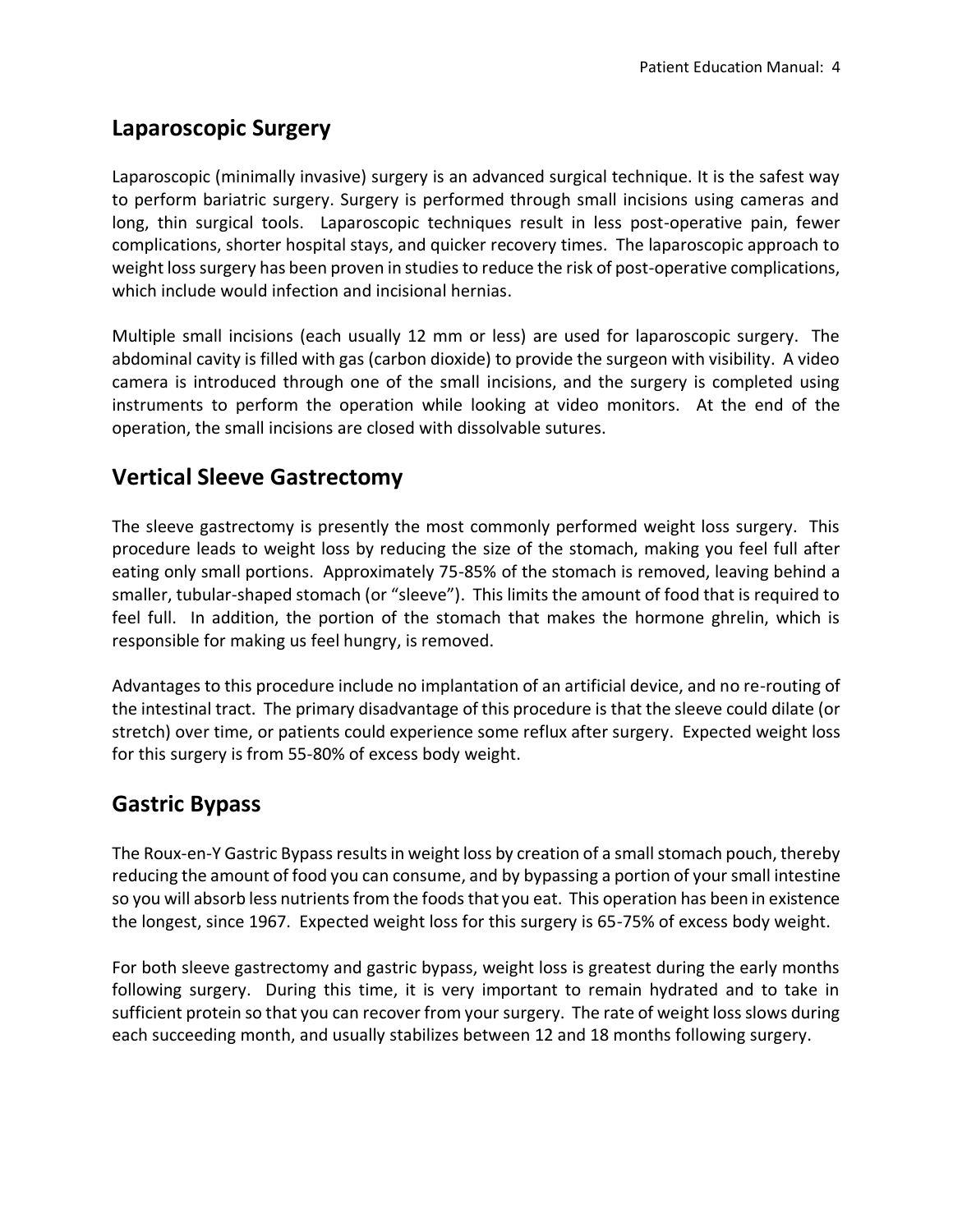# **Gastric Balloon**

The intra-gastric balloon procedure is performed as an outpatient procedure. A dual balloon is inserted in your stomach endoscopically. No incisions are made during this procedure. The device remains in your stomach for a 6 month period. During this time, you will feel full quicker, resulting in decreased intake, which results in weight loss. Expected weight loss during this time is 20-40 pounds. You will be counseled pre- and post-insertion regarding diet and lifestyle changes which will assist with weight loss. These lifestyle changes should continue after the balloon is removed, which will result in continued weight loss even after the device has been removed.

# **Risks and Complications**

Any surgery has risks. Weight loss surgery is not without risks. There are complications that can arise with any procedure. It is impossible to predict every possible complication of surgery. Your surgeon will advise you of the risks of surgery in detail prior to the procedure, and you will have the opportunity to discuss these risks with your surgeon at your appointments in the office. The main risks associated with these procedures are blood clots or leakage at a staple line or anastomosis. The percent risk of either complication is less than 1%.

### **Pre-Operative Requirements**

All patients may have slightly different requirements prior to surgical approval, depending on insurance coverage. You will receive a folder at your first office visit with your surgeon which outlines your requirements specific to your insurance plan. All patients will be required to complete the following prior to submitting to insurance for approval for surgery:

- Psychological Evaluation
- Nutritional Evaluation
- Laboratory Studies (labs are dependent on your surgeon's recommendation)
- Medical Records (usually from your primary care physician for the last 5 years)
- Any other imaging or studies recommended by your surgeon at your consultation
- Medical history, surgical history, current medication list (bring to your consultation or fill out on patient portal prior to your office visit).

### **Patient Web Portal**

We recommend that you give us your email address at your first appointment, and begin logging on to our patient web portal. The web portal is an excellent means of communication with our office as far as asking questions regarding the surgical process, or post-operative questions. You also many view future appointments, lab results, and fill out medical information for your records online.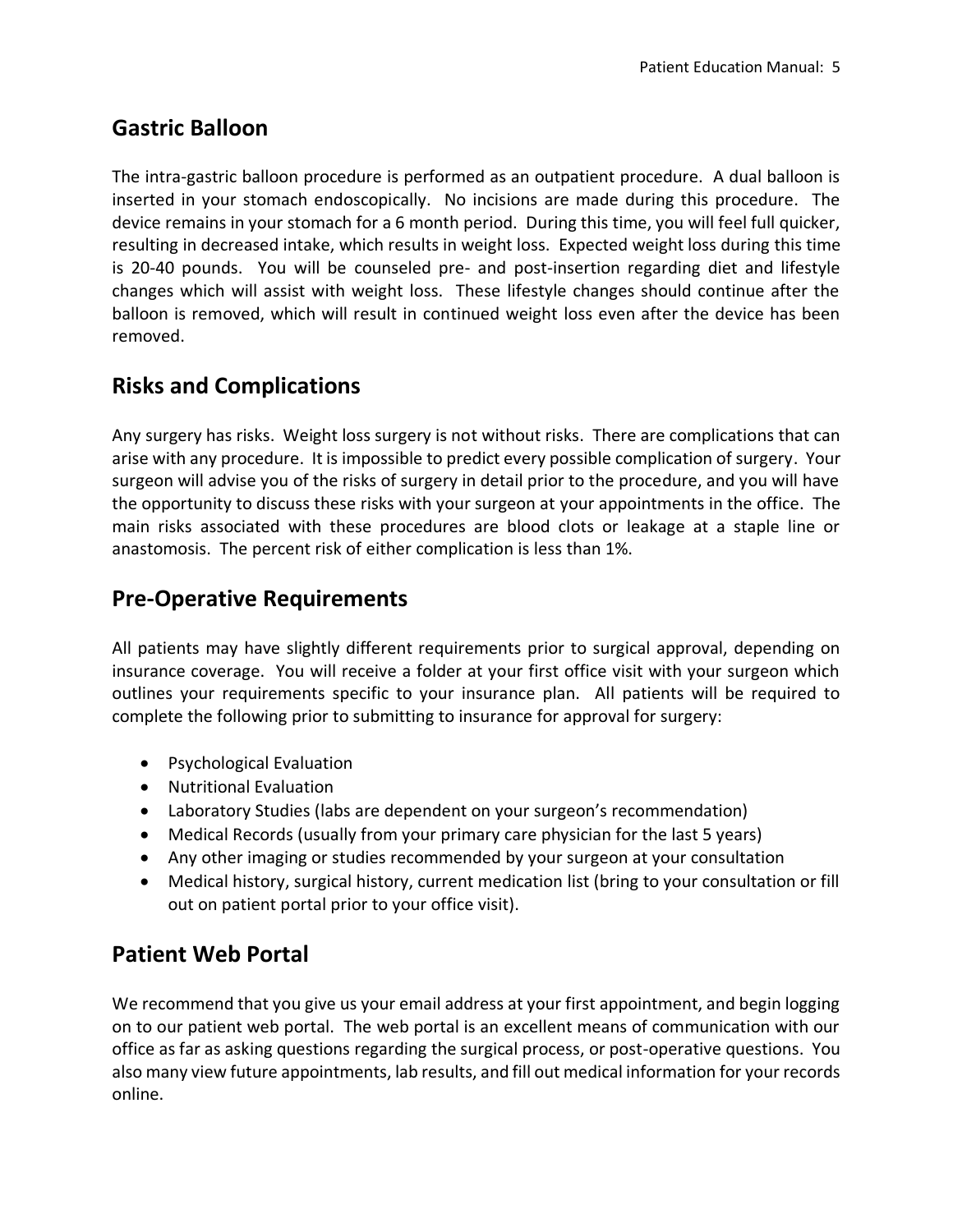# **Surgery Information**

#### **Day of Surgery**

Surgery is performed in the hospital, under general anesthesia. When you wake up, you will be observed in the recovery room, and then transferred to a regular hospital room for the night. Patients are very rarely observed in the intensive care unit (ICU) after surgery. The most common problems after surgery are pain and nausea. To help prevent these, you will be given pain and nausea medications before you awake from anesthesia. You also may be instructed to take some medications before arriving at the hospital to control nausea after surgery. Everyone is different when it comes to how much pain they experience after surgery. A variety of pain medications are made available, given through an IV by your nurse. Your vital signs, urine output and lab tests will be monitored. You should be discharged home the day after surgery unless you are unable to tolerate sufficient amounts of liquids due to nausea or your surgeon determines it is necessary that you are monitored for another night. A leak test will completed during your hospital stay, most likely intra-operatively by your surgeon.

Once you arrive to your room for the evening, you will be expected to ambulate. You inevitably will be ambulating to the bathroom, as a foley catheter is not used during the surgery. You will wear sequential compression stockings while in bed to help protect against blood clots. You also will receive injections into your abdomen while in the hospital as another protective factor against blood clots. You will be allowed to consume water and ice chips 1 oz at a time every 15 minutes once you arrive to the floor after the recovery process. All pain and nausea medications will be given as needed through your IV on the day of surgery, and IV fluids will be given continuously throughout your hospital stay until you are discharged.

#### **Post-op Day #1**

In the morning, you may feel drowsy. You may feel nauseated, which is normal and expected. Serving size for clear fluids at this point will be 30 cc (1 oz, medicine cup size), every 15 minutes. This is a goal to work towards. Your stomach will be full after drinking only 1 oz of liquid at this stage. If you feel full or nauseated, but a 15 minute increment has passed since your last liquid was consumed, wait until this feeling passes to start drinking again. Eventually the inflammation will subside and you will feel comfortable with this serving size. Take it slowly during this period with drinking. Use the medication cups as a tool to know what it feels like to drink an ounce of fluid at a time.

You will now be allowed to start oral pain medications. It is a good idea to try the liquid pain medication at this point, as you will receive a prescription for this medication for home. Take this medication very slowly, as it will not have a pleasant taste.

You will be expected to be ambulating in the hallway today and using your incentive spirometer. We will take most of this day to ensure you are tolerating fluids in sufficient quantities before we clear you for discharge to home. You will be discharged later in the afternoon as long as you are tolerating clear liquids.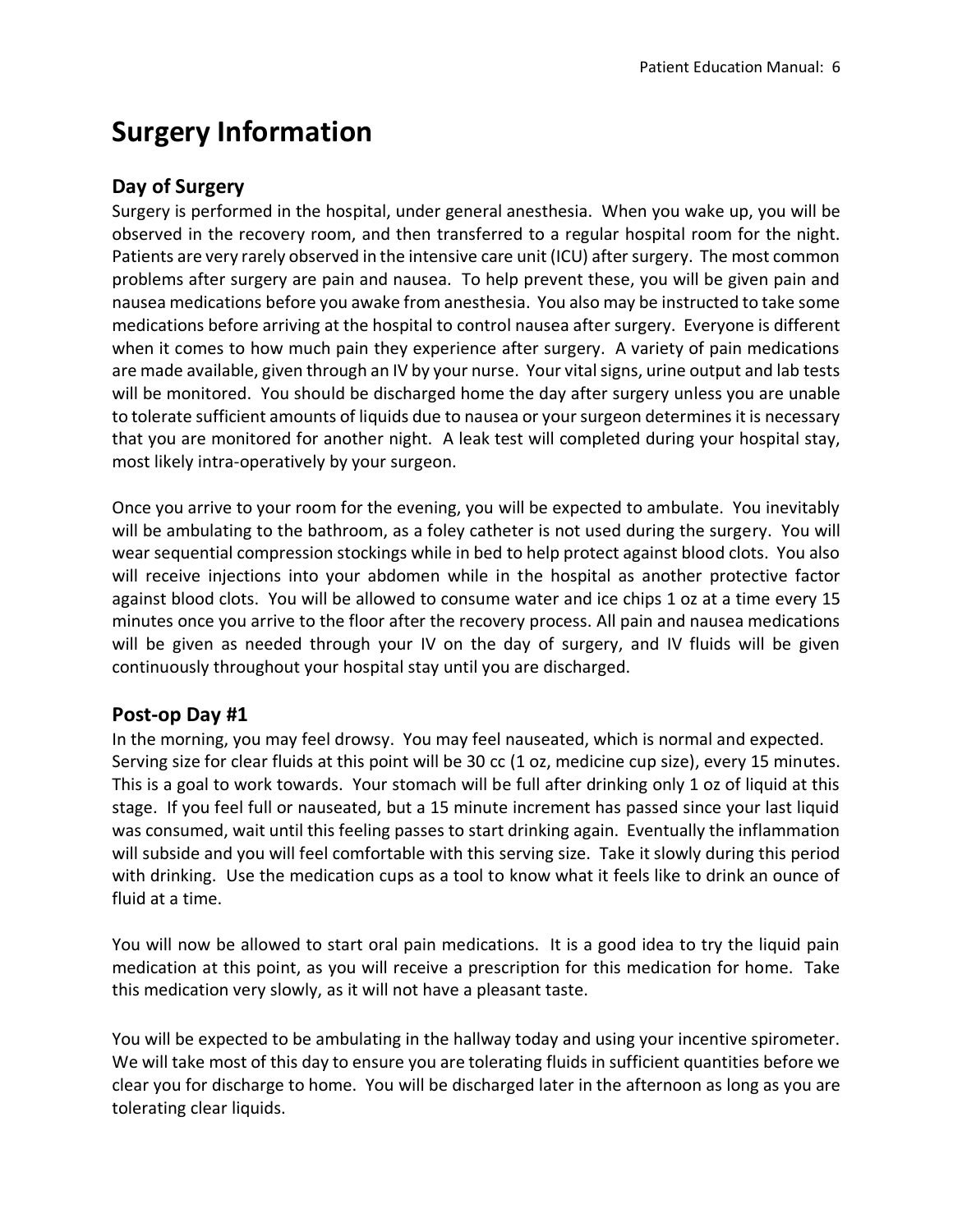#### **Medications**

Before you are discharged, your surgeon will review your medications that you took before surgery. You will most likely be going home with a much shorter list of medications than which you came in on. We will discontinue many medications immediately following surgery including: diabetic medications, diuretics, hormones, NSAIDs and steroids. All pills must be smaller than a tic-tac, crushed, cut in half, or taken in liquid form. Your nurse will let you know if there are any medications that cannot be crushed or cut in half. **Some medications are contraindicated after bariatric surgery for certain periods of time**. **Please avoid**: NSAIDs (ibuprofen, naproxen, etc), arthritis medications, oral steroids (prednisone), aspirin- or caffeine-containing products, pseudophedrine, diuretics, or hormones (estrogen, testosterone, birth control pills). **Please check with our office if you are unsure if a medication is safe to take after surgery.**

#### **Recovery**

Most patients take one to three weeks off of work, depending on job duties. We expect you to fatigue easily in the first few weeks after surgery, so going back to work with a reduced work day or "light duty" restriction is a good idea at first. Staying hydrated is the main concern in the first few weeks after surgery, so make sure you will have constant access to liquids at work. You will return at 2 weeks after surgery to our office to see your surgeon for your post-operative visit.

#### **Exercise**

We do expect light activity for the first 2 weeks after surgery. Activities of daily living are recommended. Walk at least 5-10 minutes, 5 times per day. Do not plan strenuous activities or prolonged exercise until after your post-operative visit with your surgeon. Do not lift anything over 15 pounds for 4 weeks after surgery. At your post-operative visit, you will receive instructions on how to gradually increase your physical activity. Daily cardiovascular exercise is recommended, and resistance exercise is recommended long term to gradually build lean body mass which inevitably will help your metabolism.

#### **Lifelong commitment**

Obesity is a lifelong problem, and managing it takes a lifetime of effort. Weight loss surgery makes changes in the way your body reacts to food, but you have to work with these changes to achieve good weight loss. The goal of weight loss surgery is to improve health and well-being. You are expected to adhere to the dietary principles outlined in the following pages for the rest of your life. We expect you to consume a low-fat, low-calorie, low-sugar, low-sodium, high protein diet for long term. Our team is available for questions at any stage of the process.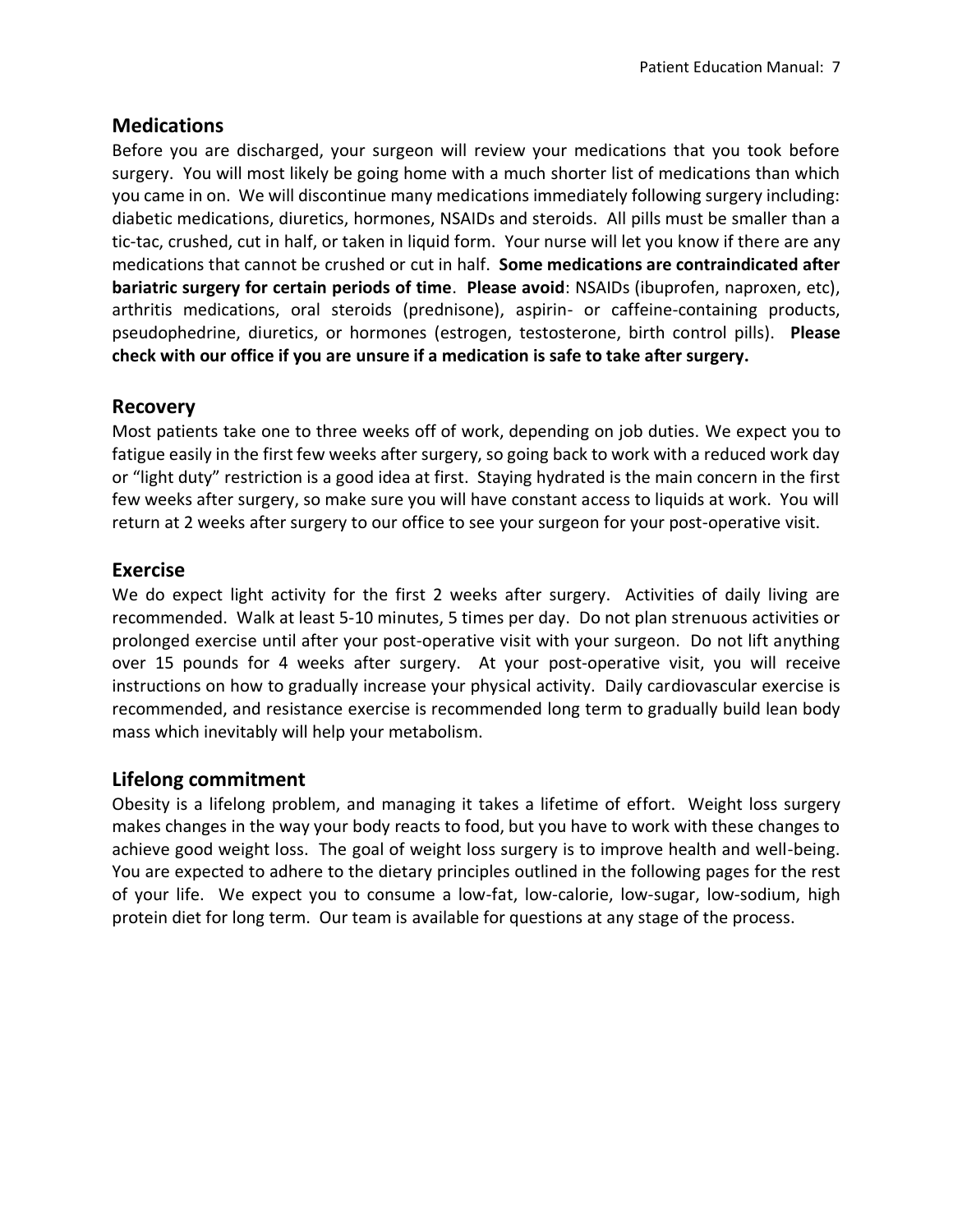# **Lifestyle Changes**

#### **Eat only at mealtime**

A meal is not just what and when you eat, but also how you eat. You should be eating five to six small meals per day. These meals will be small portions, so will feel more like "snacks". You will need to plan out these meals as much as possible, eliminate distractions while eating, and although portions will be small, think of these small portions as a meal. Many of our calories throughout the day come from mindless eating, snacking, grazing, and liquid calories. Your total caloric intake will determine how much weight you will lose long-term.

#### **Protein**

Protein is the main source of the building materials our bodies require to repair and maintain our organs. Your protein needs as a bariatric patient are 1.5 times more than someone who has not had surgery. When you eat, always **eat your protein first**, and plan your meals around your protein source. You will need protein for healing of your stomach, staple line, and incisions. In a state of severe caloric restriction, your body likes to take muscle mass for energy. Prevent this from occurring by ensuring you are meeting your protein needs through foods and supplements. Healthy hair, skin, and nails rely on sufficient protein in your diet as well. Hair loss can be temporary for the first 6 months following surgery due to the stress of surgery and hormone shifts that occur, but ultimately is dependent on your protein intake, as is collagen and elastin in your skin tissue. Protein also is the nutrient that keeps you satisfied (feeling full), and protein takes more energy to burn in your body than other nutrients.

#### **Eat slowly**

You should be consuming your meals over a 20-minute period, as this is the time it takes for your brain to get the signal that your stomach is full. Your stomach capacity will be much smaller after surgery, so you will fill up quickly. It is essential that you slow down your meal time to ensure you do not overfill your stomach. A good way to slow down your meal time is to chew every bite 15-20 times before swallowing. This will not only force you to slow down, but will also make sure that your food is adequately chewed so that it is safe to swallow.

#### **Avoid Sweets and Sugars**

Foods that contain added sugar may not make you feel well after surgery. "Dumping syndrome" (for bypass patients) is the rapid transit of sugar into the small intestine. Symptoms experienced with dumping syndrome include weakness, lightheadedness, diarrhea, and cramping which usually lasts 30 to 40 minutes after ingestion of sugary foods or liquids. Regardless of which procedure you are having, sugar should be avoided. Sugar is an addictive substance that adds to caloric intake without providing any nutritive value. To identify added sugars in foods, read the food labels. Learn "code words" for sugar. If the list of ingredients contains sucrose, glucose, corn syrup or fructose in the first 4 ingredients, it should be avoided. There is another section in this packet that will outline how to read a food label so you can identify added sugars in a product.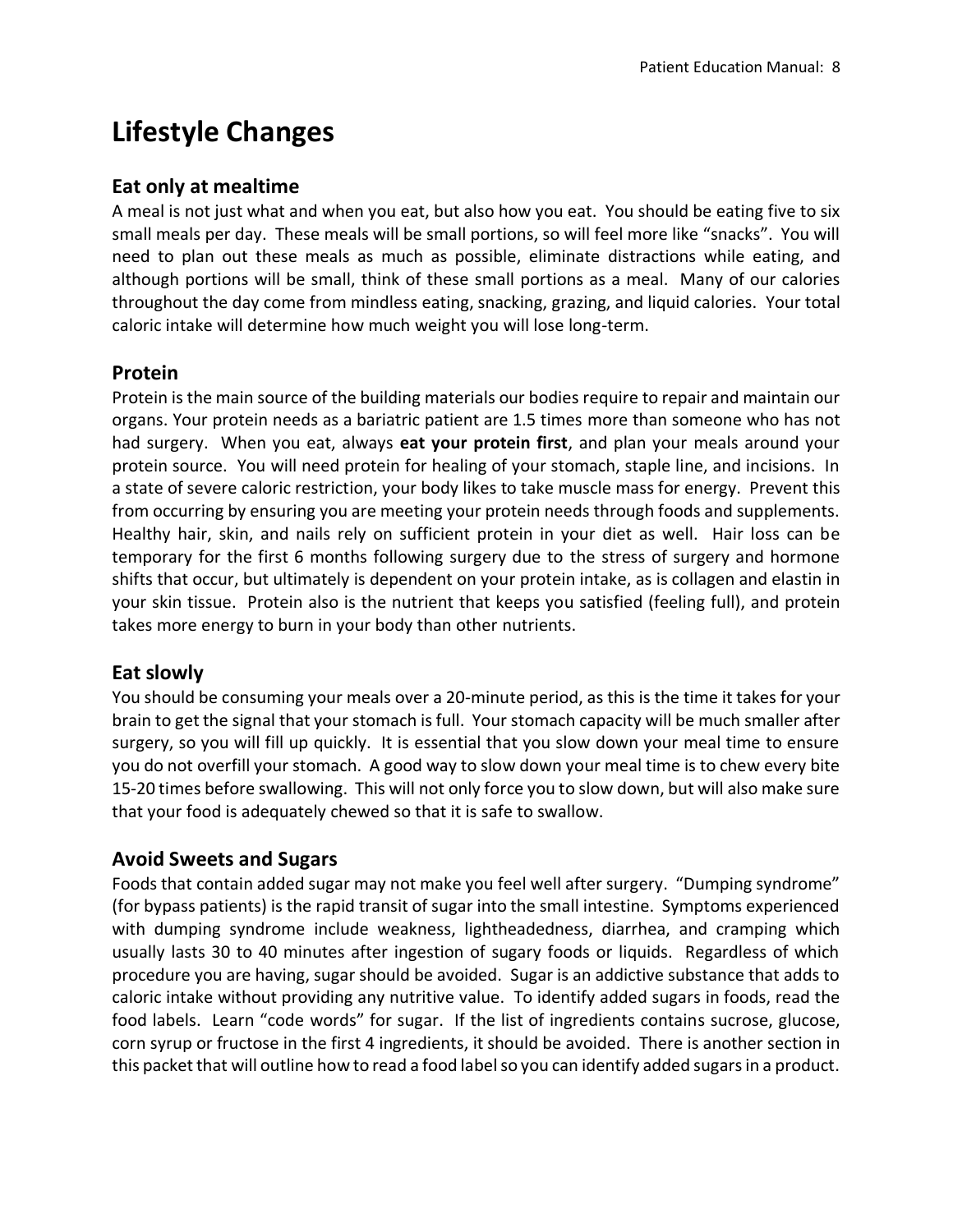#### **Stay Hydrated**

Drink generous amounts of water or any calorie-free, caffeine-free, non-carbonated beverage frequently throughout the day. You should try to drink a minimum of 64 ounces per day. Fluid needs are calculated based on your height, so taller than average patients will need more than 64 ounces per day. Carry a bottle of water or other beverage with you at all times, and take small sips of this liquid throughout the day. Gauge your hydration by the fact that you are urinating several times during the day, and that your urine is light yellow in color. The main focus immediately following surgery is staying hydrated.

#### **Take Your Vitamins**

Vitamins are necessary for the proper functioning of the body's systems. The body does not make vitamins. We must take them in as food or supplement them as needed. Following bariatric surgery, there are some nutrients that have the potential to be depleted. We recommend that you take a bariatric-specific multivitamin and calcium every day (starting 2 weeks after surgery) to avoid nutritional deficiencies.

#### **Limit Fats**

Fats have a very high content of calories (9 calories per gram vs 4 calories per gram for protein or carbohydrates), but no real nutritional value. Any significant intake of fats, such as cooking oils, salad dressings, mayonnaise, or butter will seriously decrease your rate of weight loss. Avoid adding fats during cooking or at the table to reduce your overall caloric intake. Remember that daily total caloric intake will determine your weight loss. When cooking, it is better to bake, poach, broil or boil instead of frying or sautéing.

#### **Avoid Carbonated Beverages and Straws**

It is recommended that you avoid carbonation and straws after surgery due to the introduction of air into the stomach, which potentially could stretch your stomach. Stretching of the stomach leads to you taking longer to feel full when eating, which could lead to weight regain. Pain is usually experienced when drinking carbonated beverages due to the introduction of air into the stomach.

#### **Avoid Alcohol**

It is recommended that you avoid alcohol for 6 months following surgery due to the stress on the liver. Alcohol will be absorbed quickly, as your stomach is the site of alcohol absorption. You will metabolize alcohol differently as well. You must count calories of alcoholic drinks if you choose to consume alcohol after the 6 month period, as calories will add up quickly. Never consume more than 2 drinks within a 24 hour period.

#### **Do Not Smoke**

You must quit smoking prior to surgery due to the dangers of nicotine and tobacco after surgery. Nicotine constricts blood vessels and therefore decreases blood flow to the stomach. It can slow healing of your staple line or anastomosis. Tobacco has been linked to bleeding and the formation of marginal ulcers in bariatric surgery patients.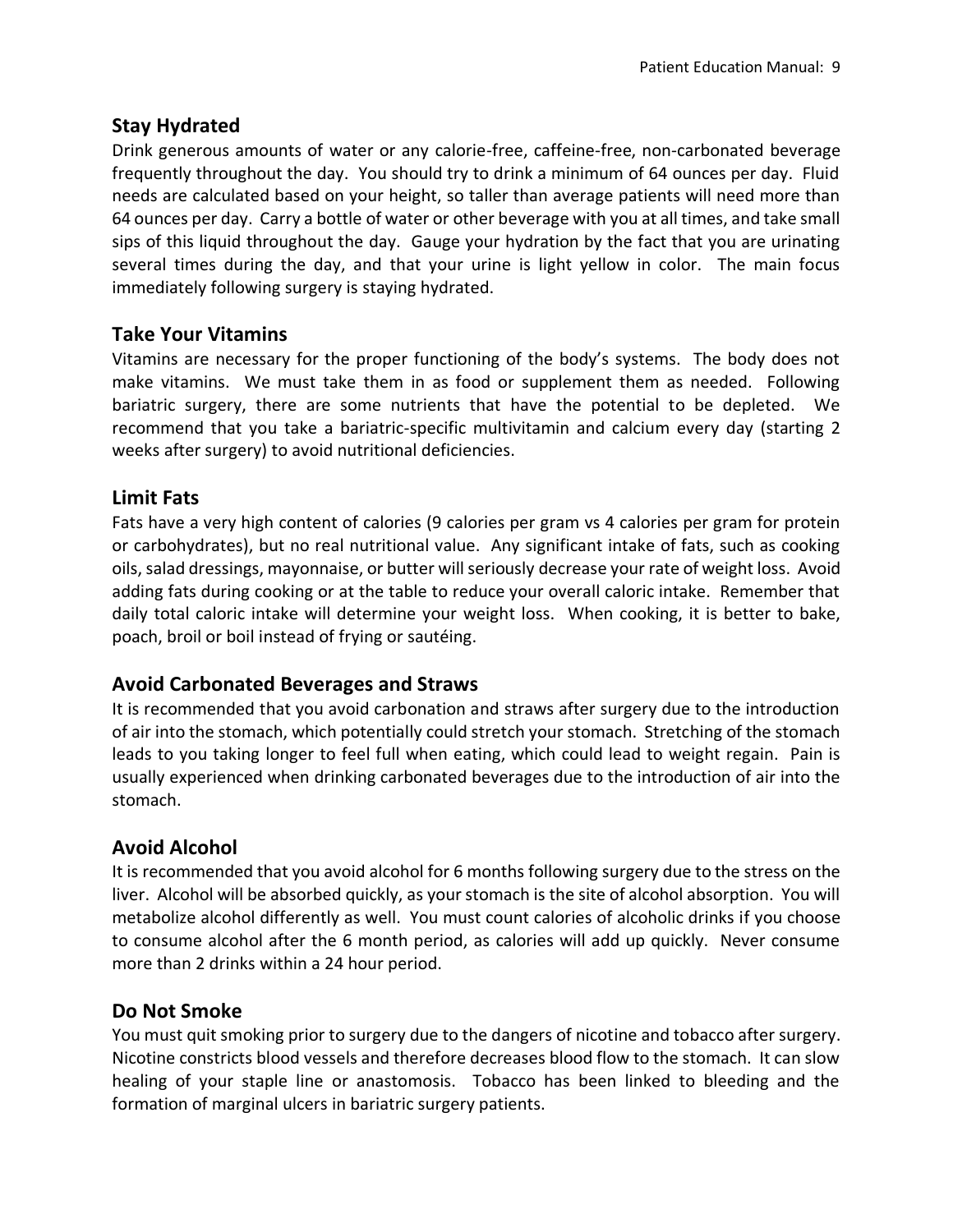# **Nutrition Guidelines**

## **Basic Guidelines after Bariatric Surgery**

- No Carbonated Beverages
- No Sugar-Sweetened Beverages
- No Alcoholic Beverages (for 6 months)
- No Caffeinated Beverages (for 2 months)
- You may use any zero-calorie artificial sweetener. These include:
	- o Equal (aspartame)
	- o Splenda (sucralose)
	- o Sweet & Low (saccharin)
	- o Truvia (stevia)
	- o Monk fruit
	- o Acesulfame K
- Caffeine should be avoided because it can cause you to become dehydrated. Remember the main focus immediately following surgery is to stay hydrated. You may include small amounts of caffeine at least 2 months following surgery, but do not count these beverages towards your daily fluid goal.
- Drink at least 64 ounces of water or any sugar-free, caffeine-free fluid daily. Some suggestions:
	- o Water flavoring drops/powders with less than 10 calories/serving:
		- Crystal Light, Mio, Skinny Girl, Vitamin Water Zero, Dasani
	- o Water infused with: lemon, lime, cucumber, orange, strawberry, mint
	- o Decaffeinated coffee or tea
	- o Low-calorie electrolyte replacement
		- Gatorade Zero, Powerade Zero, Propel, Smart Water, Mio w/electrolytes
	- o Diet juices (Ocean Spray)
		- Avoid regular juices and "light" juices: these still have at least 50 calories per serving, and would need to be diluted with water if used.
- Sugar alcohols are a non-absorbable form of sweetener that can cause unpleasant gastrointestinal symptoms such as gas, distention and bloating, and act like a laxative. You may want to avoid these types of sweeteners 1-2 months following surgery. They are listed on the food label and are commonly found in gum, sugar-free candies, and protein bars.
	- o Gum should be avoided because of dangers if swallowed.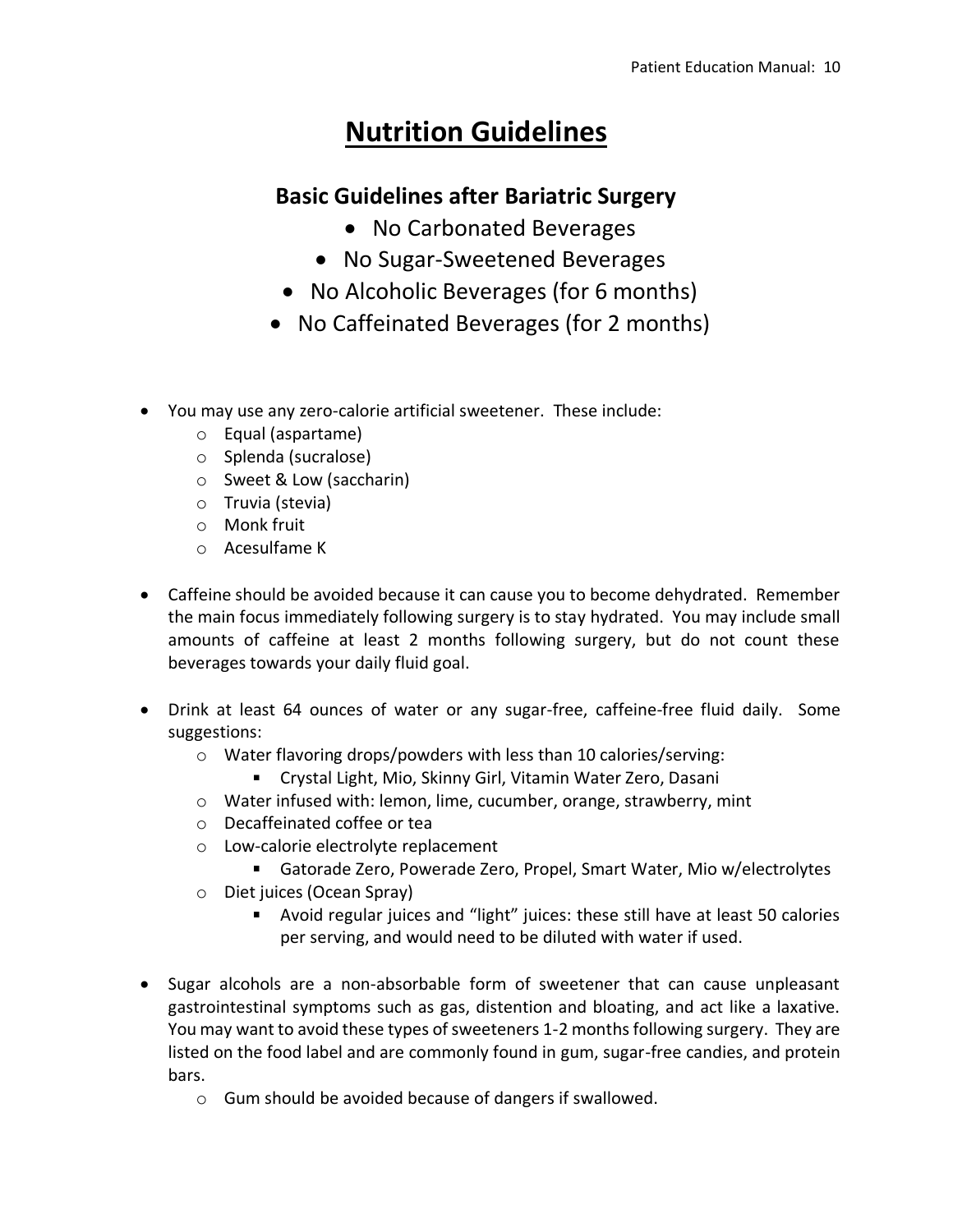# **Nutrition Facts Label**

- **Servings per container/serving size**: learn to recognize portion size of each food and number of servings for the entire container of food.
- **Calories**: look at calorie content per serving.
- **Total Fat**: look for "low-fat" foods: less than 3 grams of total fat per serving.
	- o Note: many low-fat or fat-free products have more sugar than their regular counterparts, so note sugar content and calories when comparing products.
- **Protein**: note the grams of protein per serving.
- **Sugars:** look for "low sugar" foods (less than 5 grams per serving)
	- o Lactose is a naturally occurring sugar (okay to consume).
	- o Milk contains 12 grams of lactose (sugar) per serving.
	- o Yogurt: acceptable sugar content is 7 grams or less per serving.
	- $\circ$  Get used to reading the ingredient list to find out if added sugars are present in the food. This is the only way to find out if sugars are added with the current food label.
- **Added sugars**: should be avoided because they add calories without nutrients, do not fill you up, and can be addictive. When you read the ingredient list, look for "code words" for sugar, which include:
	- o Agave nectar, Turbinado, Raw Sugar, Brown Sugar
	- o Honey, Organic Cane Juice, Maple Syrup, High Fructose Corn Syrup
	- $\circ$  There are many ways to name sugar, beware of added sugars that are used that seem to sound healthier than regular sugar.
	- o All of these sources of added sugar have 15 calories or more per teaspoon.

### **Journaling**

It is recommended that you log your intake of food. If you know you will be writing down or recording what you are eating daily, it will make you think twice before consuming that food. Journaling is an excellent tool to facilitate weight loss. You can use a hand-written food diary, or electronic app such as "My Fitness Pal". Smartphone apps can track calories, protein, fat, sodium, and many other nutrients for you and keep you motivated towards your weight loss goals. If you are logging your food daily, that information is great for our team to have when you return to the office for your follow up visits. The first couple of weeks after surgery you will be on a liquid diet, so at this time you may want to use a written journal to keep track of how you respond to liquids. Food intolerances do not commonly develop after surgery, but in the healing phase, you may have some different reactions to foods that are most likely temporary.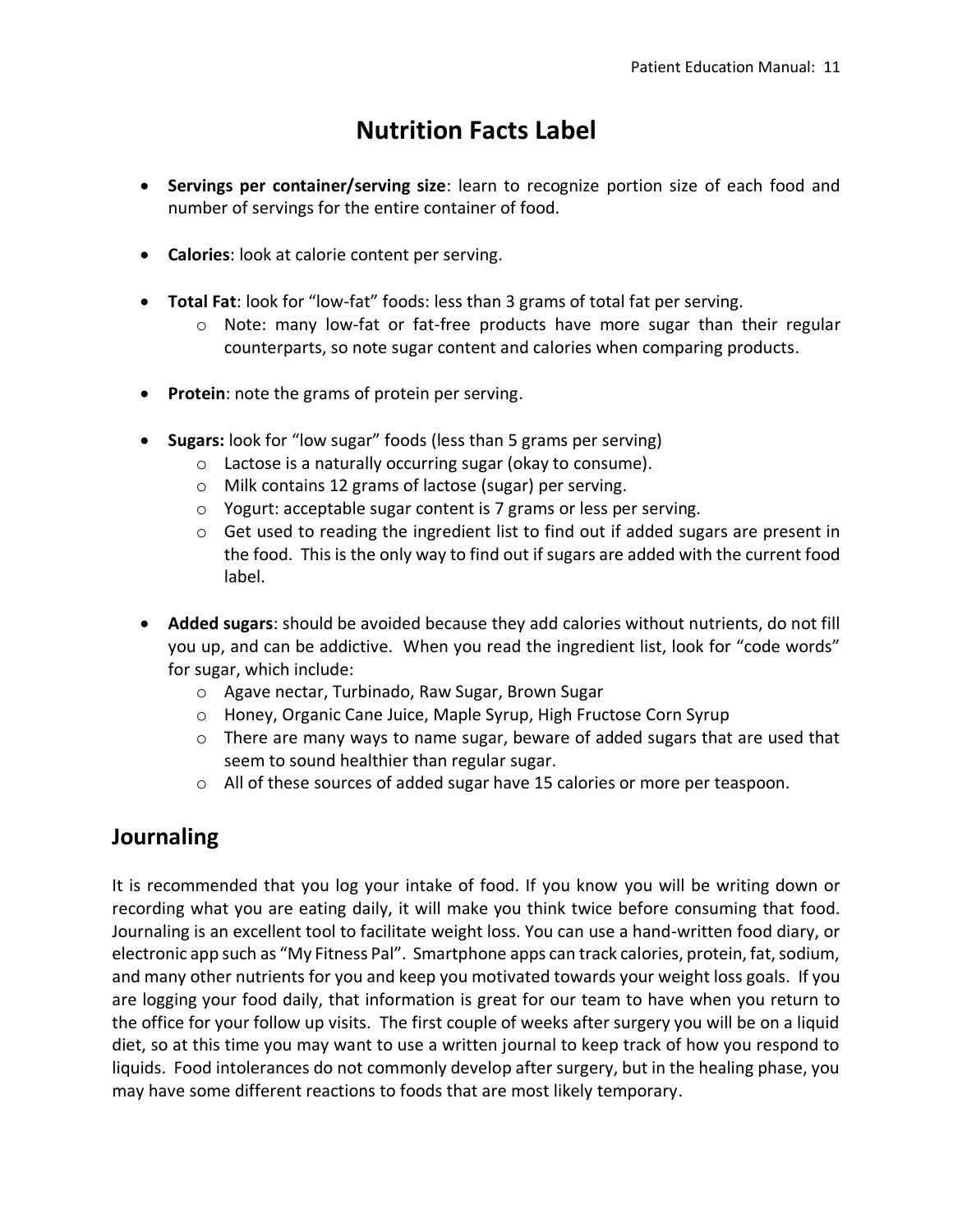#### **Diet Before Surgery**

Your surgeon will prescribe a low fat, low calorie diet at least 2 weeks prior to your surgery date. This caloric restriction will help to shrink the liver which potentially can be helpful to reduce your operative time and facilitate your surgery for your surgeon. At your pre-operative visit with your surgeon, you will receive instructions as to when to start a full liquid diet. You will start your preoperative liquid diet 3 days prior to surgery. These liquids include any liquids on the postoperative liquid diet (clear or full liquids).

During this time before surgery, it would be a good idea to start a protein supplement. Taste several varieties to see which one suits you. With bariatric surgery, you most likely will have a change in food cravings and taste buds, so you may want to wait until after surgery to decide which protein supplement to stock up on. Many patients report intolerance to sweet foods and artificial sweeteners, but every patient is different. It would be beneficial to start your bariatric multivitamin, thiamine, and calcium supplement at least one week prior to surgery to build up nutrient stores in preparation for surgery. Your surgeon will discuss your vitamin regimen with you at your pre-operative visit.

#### **Protein Supplements**

Protein shakes will provide the majority of your protein needs immediately following surgery, and they can be used long-term as an assured way to meet your daily protein needs. When selecting a protein shake, look for one with less than 5 grams of sugar and greater than 20 grams of protein per serving. Whey protein isolate is the highest quality protein on the market. It is digested easily and absorbed the best after bariatric surgery, and whey protein isolate does not contain lactose. If you are allergic to whey, you may try soy protein instead. The next page of this packet contains a "protein shopping list" with suggestions for supplements and where you can buy these shakes.

Start taste-testing different shakes. You may mix protein powders with water, skim milk, highprotein skim milk, or unsweetened almond or soy milk. Mix small volumes at first, as these shakes tend to thicken upon standing. Ready-to-drink shakes are very convenient, and they do not change consistency regardless of how long the package is opened. Once on the pureed diet, you may experiment with smoothies, by adding low calorie items such as fat-free Greek yogurt, frozen fruit, peanut butter powder, or sugar-free coffee flavoring syrups. Vary the types of protein shakes you are drinking so you will not become bored of the same flavor. Use protein powder (unflavored is an option) to mix into your soup, yogurt, water or flavored water. Protein waters are available as an option, and some are listed on the supplement list.

#### **Pre-Surgery Shopping List**

It is recommended that you go to the grocery store and start reading food labels prior to surgery. Get an idea of products that you will be consuming after surgery. It can take a considerable amount of time at the grocery store to shop and research food labels. Have the following items at your house for when you are discharged from the hospital: protein powder, ready-to-drink supplements, clear liquids, electrolyte replacement drinks, full liquid diet items.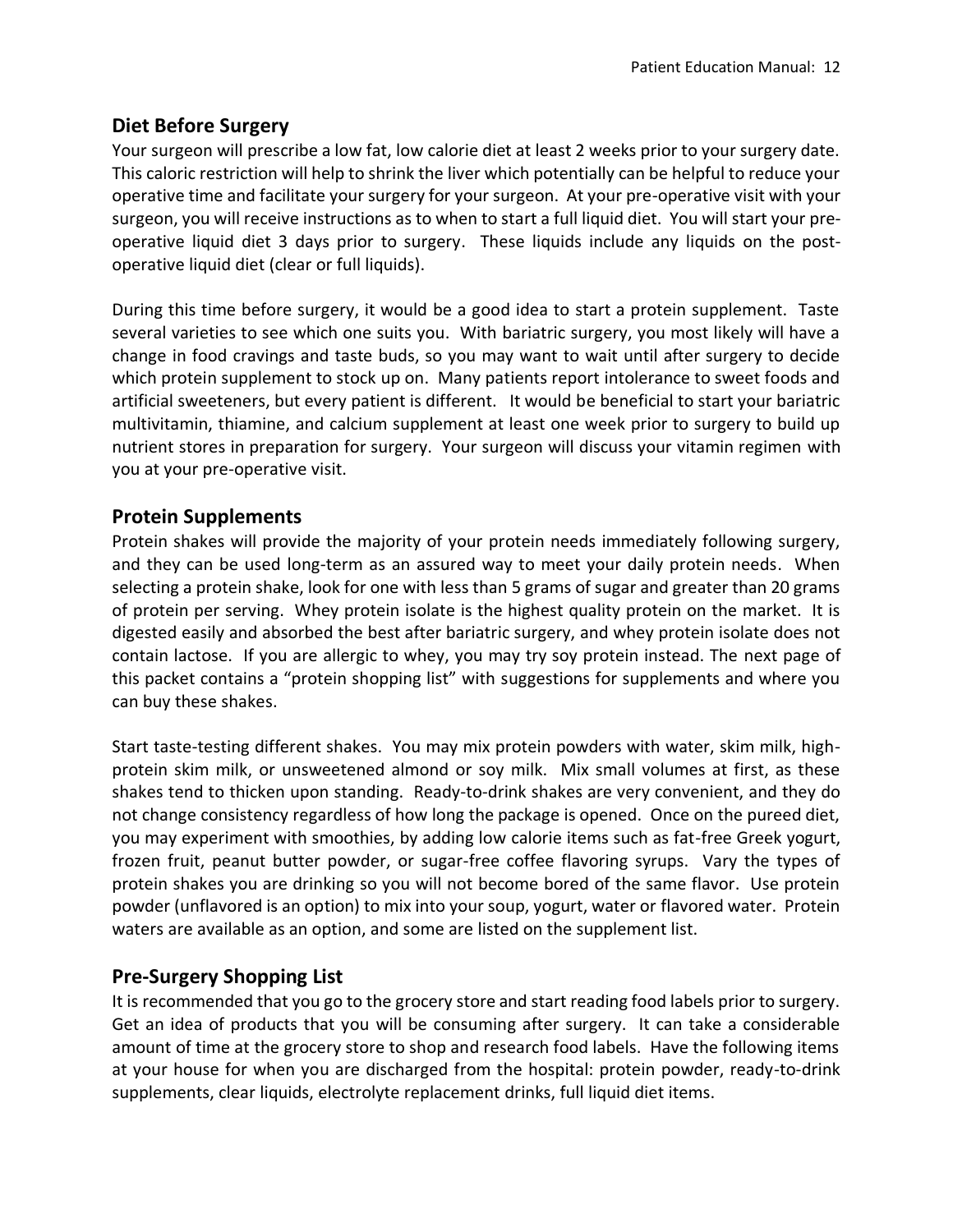#### **Protein Shopping List** (where to buy in parentheses)

#### **Protein Water** (can use on clear liquid phase of diet)

- Isopure: 40 grams (GNC/Amazon/Vitamin Shoppe)
- Lift (Atkins): 20 grams (Walmart)
- Trusource Protein Water: 20 grams (Kroger)
- Optimum Nutrition Protein Water: 20 grams (Amazon)
- Premier Protein Water: 20 grams (Sam's Club, Amazon)

#### **Protein Shakes** (Ready-to-Drink or Powder)

- Premier Protein (160 calories): 30 grams (Ready-to-Drink) (Walmart, Sam's, Costco)
- Bariatric Advantage: 27 grams of protein (preferred) (our office/online)
- Jay Robb Whey Protein: 25 grams (preferred) (Kroger/HEB)
- Isopure (unflavored or flavored): 26 grams (preferred) (GNC/Vitamin Shoppe/Amazon)
- Unjury (unflavored or flavored): 20 grams (online only)
- Syntrax Nectar (unflavored or flavored): 20 grams (our office/online)
- Quest Protein: 23 grams (GNC/HEB/Vitamin Shoppe)
- Lean Body on the Go: 20 grams (Walmart)
- Jay Robb Egg White Protein: 24 grams (Kroger/HEB)
- Gladiator: 22 grams (Smoothie King)
- Teras Whey: 21 grams (HEB)
- Slim Fast High Protein: 20 grams (grocery stores)
- Cytosport Whey Isolate: 32 grams (GNC)
- GNC Amplified 100% Protein Drink: 20 grams (GNC)
- EAS Myoplex: 42 grams (300 calories) (grocery stores)
- Pure Protein: 23 grams (grocery stores)
- Arnold Iron Whey: 22 grams (Walmart, Sam's)
- Muscletech whey isolate: 30 grams (Walmart, Sam's)

#### **Protein Bars** (maintenance phase of diet)

- Think Thin
- GNC Total Lean
- Lift (by Atkins)
- Detour Low Sugar
- Quest
- Met-Rx Protein Plus
- Pure Protein
- Power Crunch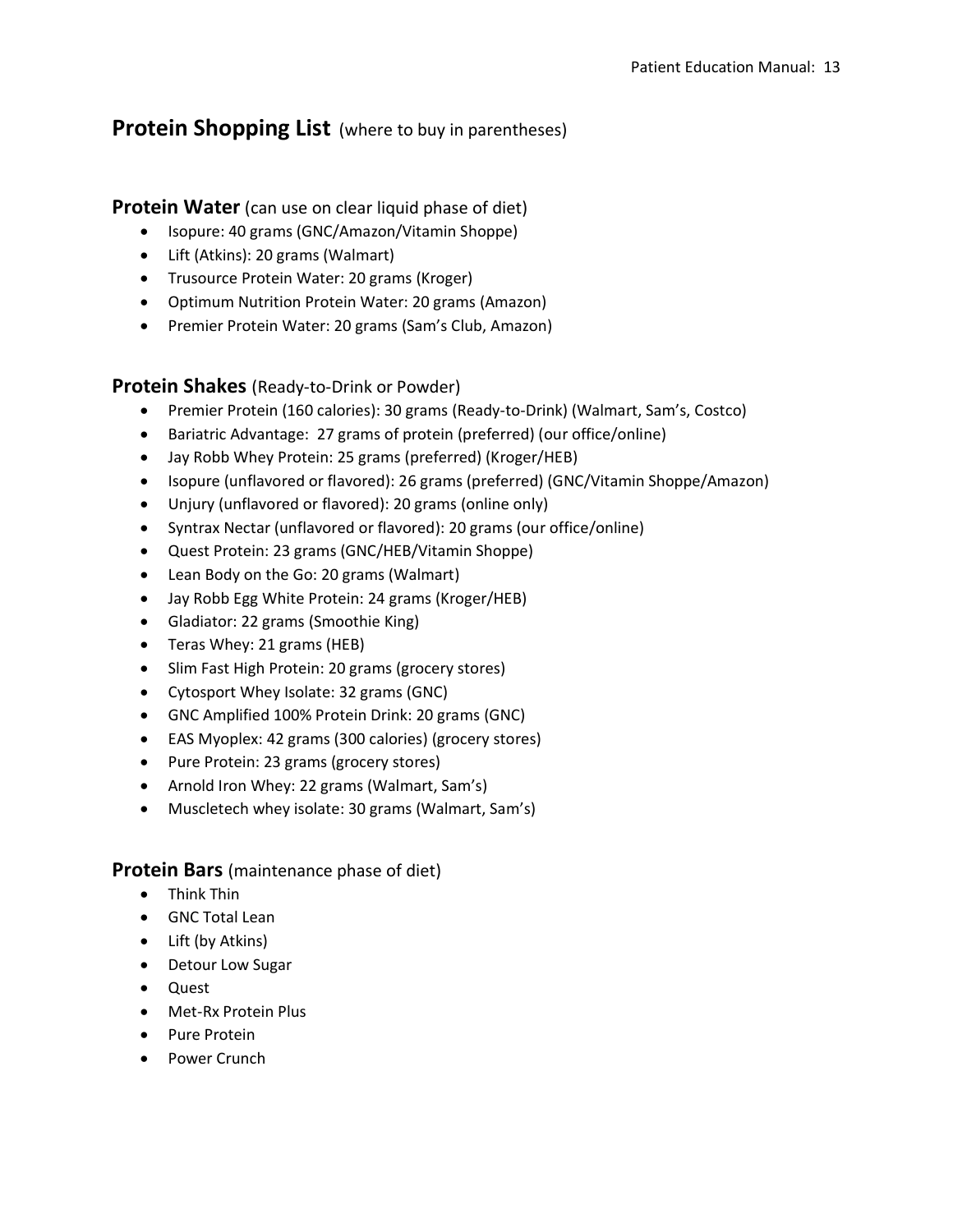# **Diet Progression After Bariatric Surgery**

- **Clear liquids: 3 days**
- **Full liquids: 2-3 weeks**
- **Pureed: 3 weeks**
- **Soft: 3 weeks**
- **Regular/Maintenance: lifetime**

# **Clear Liquid Diet**

- **Post-op Days 1, 2 & 3**
- Consume 30 cc (1 ounce) of liquid every 15 minutes (maximum).
- Use a timer to remind you to drink at this frequency.
- Sip fluids slowly, do not gulp. It should take you about 30-60 seconds to drink the one ounce serving of fluid.
- No straws, caffeine, or carbonation.
- Always have something to drink with you.

# **Clear liquids allowed:**

- Water
- Flavored water (Crystal Light, Mio, infused waters)
- Decaffeinated coffee or tea
- Sugar-free popsicles or gelatin
- Low-sodium broth
- Diet juices
- Electrolyte replacement drinks (Propel, G2, Gatorade Zero, Powerade Zero)
- Protein Waters (Premier Water, Atkins Lift, Trusource)
- Diluted juices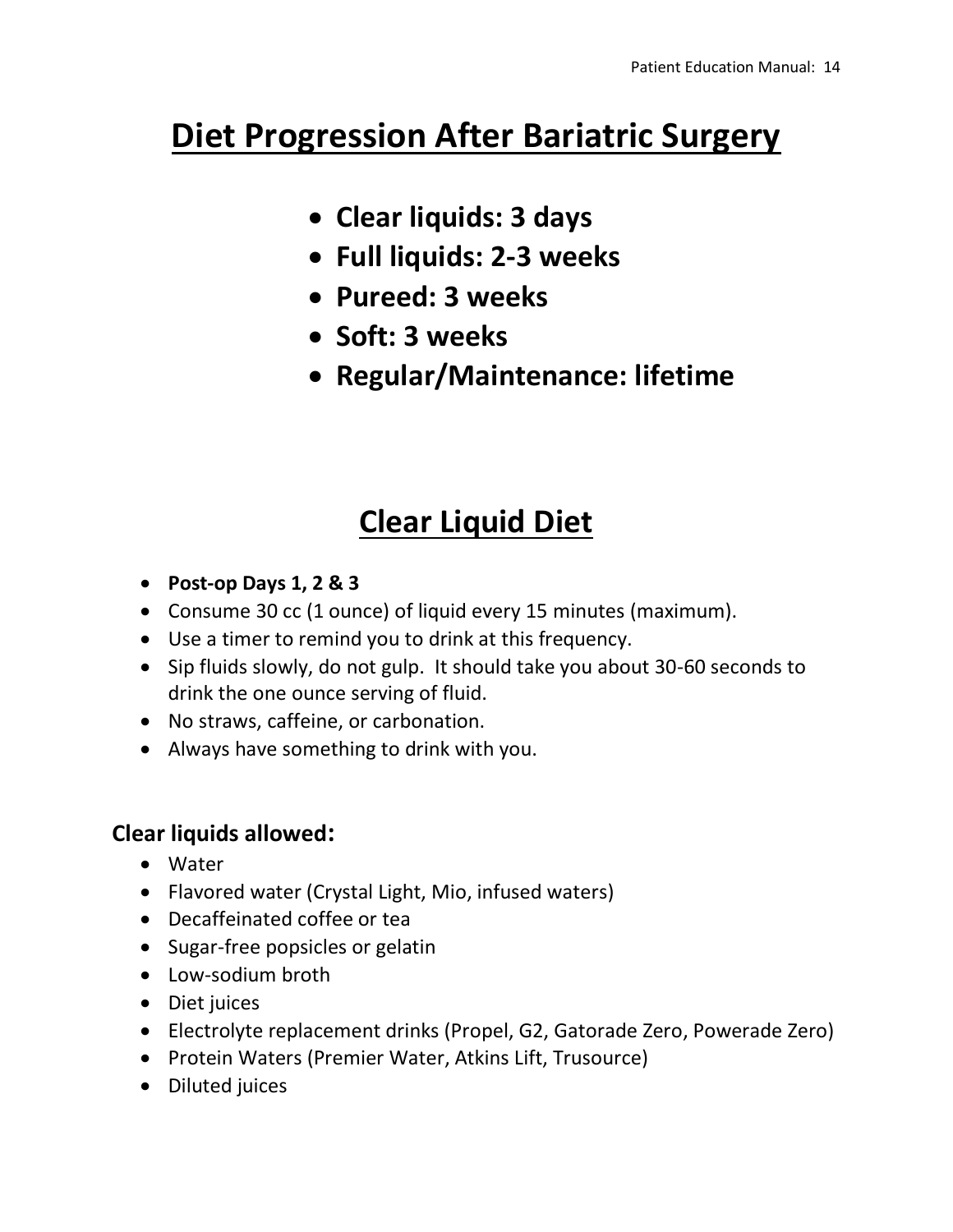# **Full Liquid Diet**

- **Begin Post-op Day #4**
- **Follow for 2-3 weeks (UNTIL your post-operative visit with your surgeon)**
- Consume 30 cc (1 oz) of liquid every 15 minutes, slow continual sips of fluids throughout the day.
- Do not advance to pureed stage until you have seen your surgeon and he tells you to advance your diet.
- Hydration is still the main focus, so don't be frustrated if you are not able to obtain your complete protein goal during this phase. You eventually will be able to achieve your protein goal.
- Track your daily protein! As long as you are drinking plenty of liquids, extra protein is not contraindicated (as long as you do not have kidney problems).
- **Your personal protein goal: \_\_\_\_\_\_\_\_\_\_\_\_\_\_\_\_\_\_\_\_\_\_\_\_\_\_ grams per day**

### **Full liquids allowed:**

- Protein supplements: ready-to-drink shakes, powders, protein water
- Milk: non-fat (skim), or 1/2%
- High-protein non-fat milk: Fairlife, Mootopia
- Cream soups: strained
- Sugar-free, non-fat pudding or custard
- Cream of Wheat or Cream of Rice cereal, thinned to liquid consistency
- Unsweetened almond or soy milk
- Sugar-free, non-fat yogurt (less than 7 grams of sugar per serving)
	- o Dannon Triple Zero Oikos
	- o Dannon Light and Fit Greek
	- o Yoplait Greek 100
	- o Activia Greek Light
	- o Plain, non-fat Greek yogurt (any brand)
- "Double milk"
	- $\circ$  Mix 1 cup of non-fat milk with 1/3 cup of non-fat dry milk powder
	- o Use as a base for your cream soup, pudding, custard, or hot cereals
- Add protein powder to your soup, pudding, etc.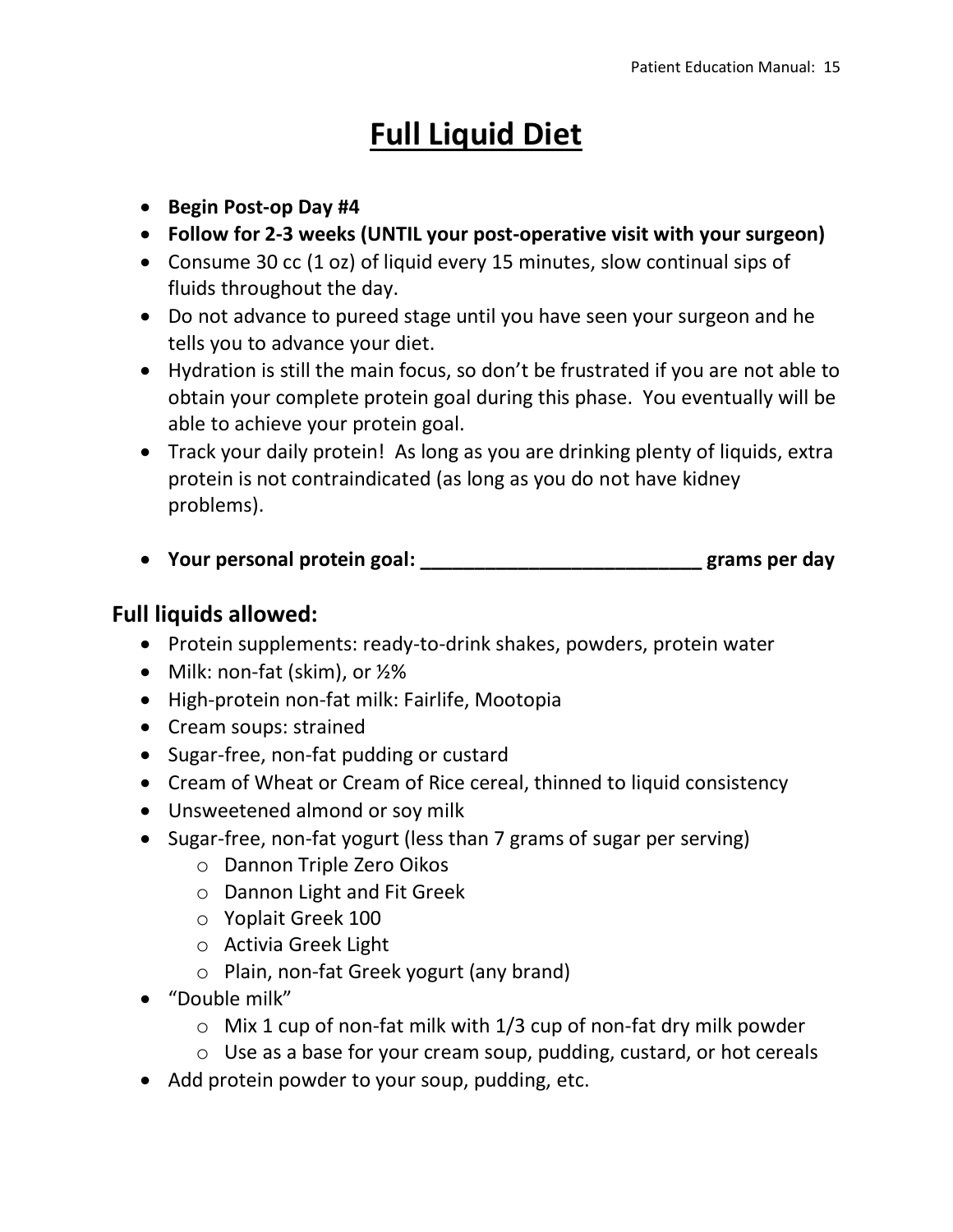# **Pureed Diet**

- **Begin after your post-operative visit with your surgeon.**
- **Do not start this phase of the diet until your surgeon gives you a start date.**
- **Follow this diet for 3 weeks.**
- Serving size is 2 ounces of food or fluid at a time.
- Do not drink immediately after eating solids! This will overfill your stomach and could lead to vomiting. Let the solid food digest for about 15 minutes or until the feeling of fullness passes, and then start drinking liquids again.
- Continue to focus on hydration. Always have water/non-caloric beverage and protein supplements with you and take small sips of these continuously throughout the day.
- You are "experimenting" with solids at this point. Pureed foods will not be supplying you with a lot of protein or nutrition. Eat solid foods about 3-4 times during the day, whenever you have a break and have time to sit down to eat.
- Protein supplements can always be used as a meal replacement.

# **Pureed foods allowed:**

- Meats (chicken/beef/turkey/lean pork): pureed in food processor/blender
- Fish: finely mashed with fork
- Tuna fish: mixed with non-fat plain yogurt, fat-free mayonnaise
- Vegetables: cooked, then pureed in food processor/blender
- Fruits: canned (pureed), applesauce, mashed banana, mashed avocado
- Eggs: scrambled or soft-boiled/poached, finely mashed
- Cottage cheese (low-fat or non-fat)
- Ricotta cheese (part-skim or non-fat)
- Sweet potatoes: finely mashed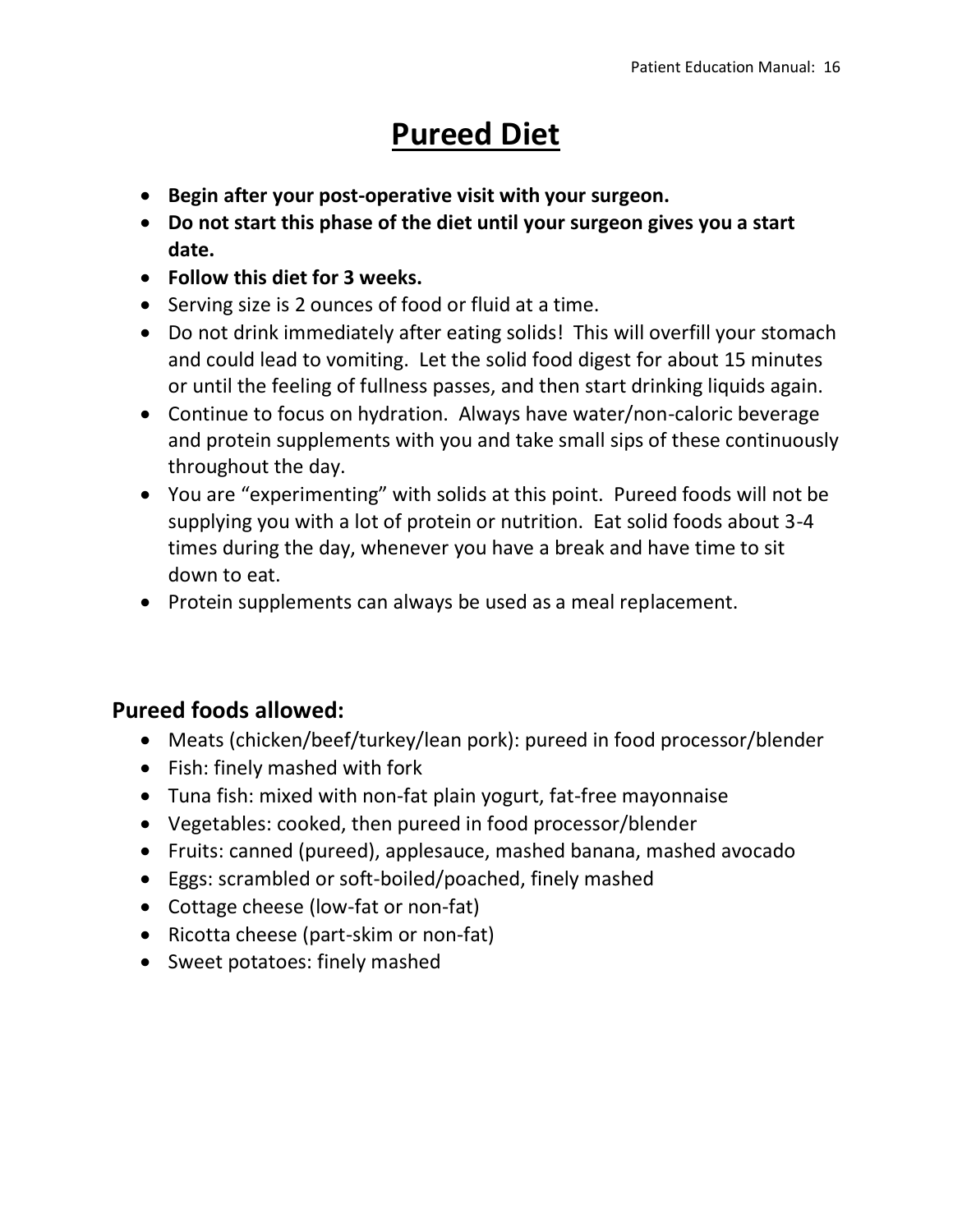# **Soft Diet**

- **Follow this diet for 3 weeks**.
- This diet consists of soft, cooked foods that are easy to chew and digest.
- Your total portion of food on your plate should be  $\frac{1}{2}$  to  $\frac{3}{4}$  cup of food.
- Remember to always eat your protein first!
- Starchy foods (rice, bread, pasta) expand in your stomach after ingesting, so watch portion sizes, chew well, or avoid these foods.
- You should start incorporating fruits and vegetables into each meal to increase dietary fiber.
- Wait 15 minutes after eating solids before you start drinking fluids to avoid overfilling your stomach.
- Carbohydrates in your diet should be complex, which include fruits, vegetables, and low-fat or fat-free dairy. These are preferred over starchy foods. Avoid white flours/sugars as carbohydrate sources.
- Protein supplements should still count as a large portion of your protein goal. With time, you will obtain more protein from foods and less from supplements, but not at this stage.
- Protein portions: 1 ounce of lean meat (7 grams of protein). This amount of protein should fill you up at this point.

# **Soft foods allowed:**

- Chicken, pork, beef: should be ground or very tenderly cooked
- Fish: baked or broiled, or tuna fish
- Eggs
- Low-fat cheeses: mozzarella, part-skim ricotta, low-fat cottage, low-fat cheddar
- Vegetables: cooked, no seeds or skins
- Fruits: canned, no seeds or skins, banana, applesauce (no added sugar)
- Rice, bread, pasta: small portions (1/4 cup maximum)
- Dairy: low-fat/fat-free milk, sugar-free/fat-free yogurt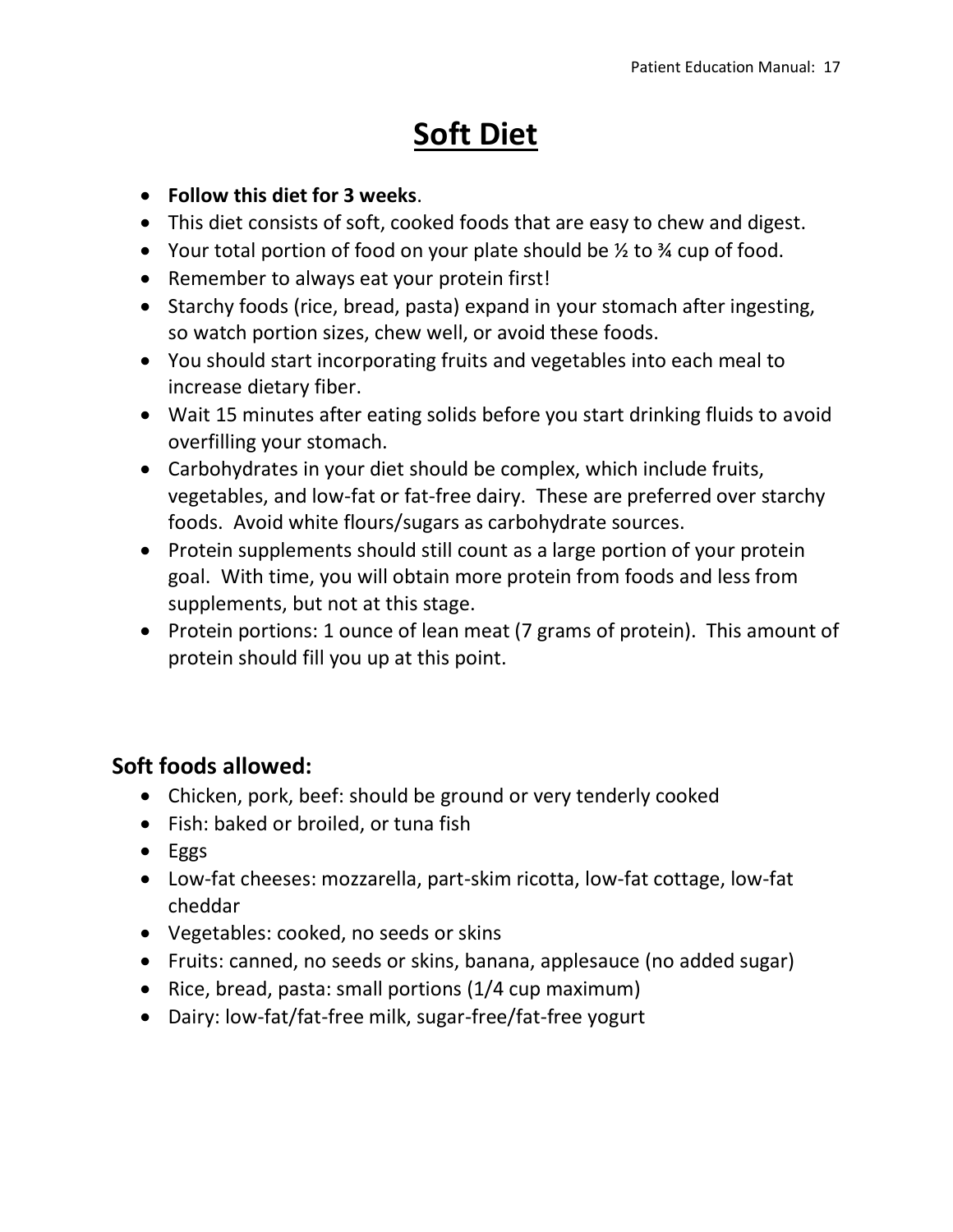# **Maintenance Diet**

- **Starts 8-9 weeks after surgery**.
- This is a calorie-controlled, low-fat, low-carbohydrate, low-sodium, high protein diet.
- It is recommended that you always adhere to these dietary principles.
- Use My Fitness Pal or food journal to keep track of your daily calories, protein, fat, and sodium intake.
- Sodium recommendation is 2300 mg/day, or 1500 mg/day if you have high blood pressure. Most of the salt that we consume is hidden in foods. Do not add salt or seasonings with salt during cooking or at the table. Use alternative seasoning methods.
- Total carbohydrates should be in the range of 50-100 grams per day.
- Total fat should be in the range of 40-50 grams per day.
- Remember your personal protein goal! Track this every day.
- You now can have any type of raw fruit or vegetable. Remember to chew each bite 15-20 times before swallowing.
- Your food should only fill a small plate,  $\frac{1}{2}$  to  $\frac{3}{4}$  cup of food at a meal.

### **Maintenance foods allowed:**

- Meats: any type of meat, chew thoroughly
	- o Portion size will start at 1 ounce, gradually will increase to 2-3 ounces by 6 months post-surgery.
- Vegetables: raw or cooked,  $\frac{1}{4}$  to  $\frac{1}{2}$  cup serving
- Fruits: raw or canned, no seeds until 3 months after surgery
- Breads: no nuts/seeds until 3 months after surgery. Avoid breads with added sugars.
- Pasta/Rice: whole grain preferred, portion size is <sup>1</sup>/<sub>4</sub> cup
- Eggs
- Dairy: low-fat cheeses, low-fat/fat-free milk or yogurt
- Protein bars
- Protein supplements and powders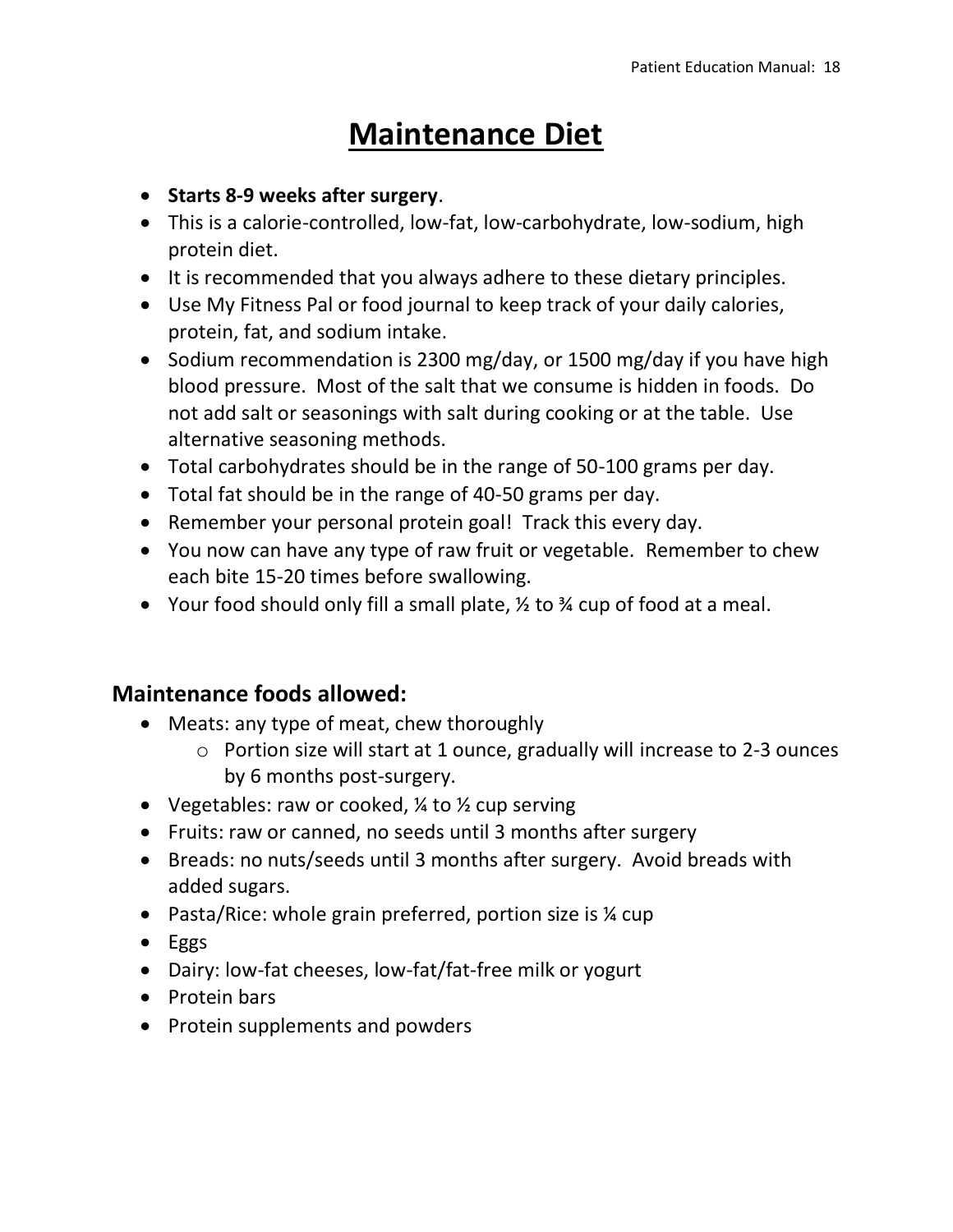# **Vitamin & Mineral Supplements**

In addition to eating much less food, you will absorb vitamins and minerals differently after surgery. You will require a multivitamin daily for the rest of your life. Vitamins are critical for the body to function properly: they help you to use energy, help your brain and nerves to function, help fight infections, and help your teeth, skin, and bones to stay healthy. Your vitamin must be specifically designed for bariatric patients, so that it contains all of the vitamins in the amounts recommended post-surgery. Your surgeon will advise you as to which vitamin is recommended at your appointments in the office. We will recommend that vitamin levels are checked at specified intervals following surgery. A multivitamin, calcium, and thiamine supplement is usually sufficient for most patients.

#### **Multivitamin**

- **Bariatric Advantage Ultra Multi Capsule (iron/no iron)** (3 per day)
- **Bariatric Advantage Ultra Solo Multi Capsule (iron/no iron)** (1 per day)
- **Bariatric Advantage EA Chewable (contains iron)** (2 per day)
- **Bariatric Advantage Multi Chewy Bite (no iron)** (2 per day)

#### **Calcium Citrate**

- **Bariatric Advantage Calcium Citrate Chews, 500 mg** (2 per day)
- **Upcal D** (Amazon)
- **Lifetime Calcium Citrate** (liquid)
- **Bluebonnet Calcium Citrate** (liquid)

#### **Thiamine (B1)**

- **Bariatric Advantage: 100 mg capsule** (1 per day)
	- o Start prior to surgery. Take until you have finished bottle, total of 3 months.

#### **Vitamin D3:**

• You will receive 4000 IU vitamin D3 by taking your bariatric multivitamin and calcium in their full dosages.

#### **Guidelines:**

- Start your vitamins 2 weeks after surgery. You may start them prior to surgery to build up nutrient stores, but please hold them for 2 weeks after surgery.
- Space out multivitamin and calcium by 2 hours. Do not take iron-containing vitamins with calcium.
- Do not take gummy vitamins or vitamins larger than a tic-tac. Capsule form from Bariatric Advantage is okay to take, as the outer layer disintegrates prior to reaching your stomach.
- Take 1000 mg per day of supplemental calcium (you will receive calcium to meet your total needs through foods/dairy products).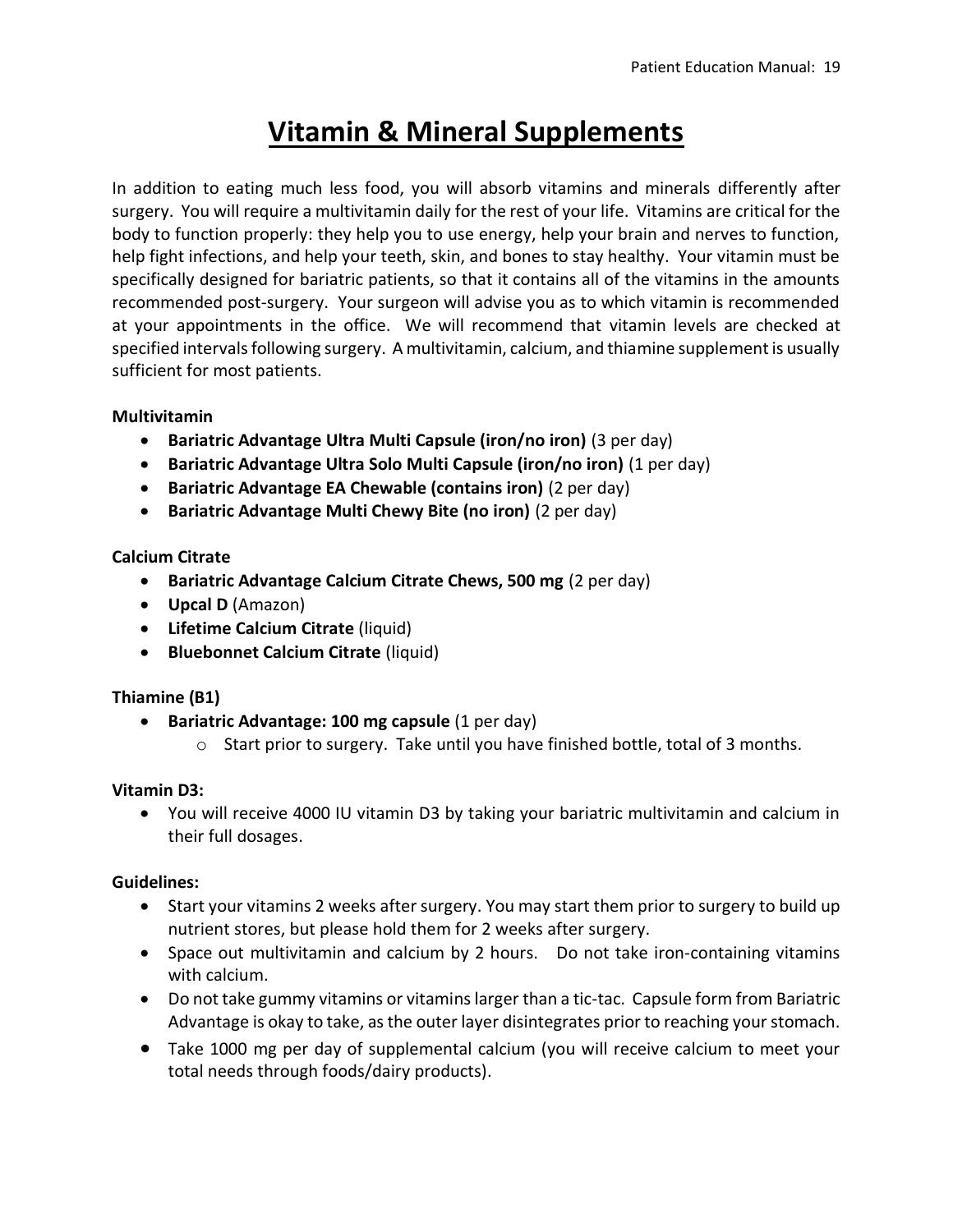## **Answers to Frequently Asked Questions**

#### **Support Groups**

Offer a means to discuss common experiences with other bariatric patients. The support group can be very helpful throughout the surgical process and following the procedure to know that you are not alone. Other patients sharing the same journey are great resources for what to expect at each stage before and after surgery. You are welcome to attend any support group that is offered regardless of where surgery was performed. There is no fee associated with the session, or need to sign up in advance.

- Memorial Hermann The Woodlands Hospital:
	- o **1 st Thursday of each month: 7 pm to 8:30 pm**
	- o **3 rd Monday of each month: 10 am to 11:30 am**
	- o Lauren Thompson, Bariatric Coordinator: 713-897-5994
	- o Pinecroft Lobby, sign/volunteer will direct you to meeting location
- Houston Methodist The Woodlands Hospital
	- o **2 nd Tuesday of each month: 6 pm to 7 pm**
	- o Weight Management Center, therapist runs group sessions
	- o Dietitian: Leslie Ramirez, 936-270-3715
	- o Medical Office Building 1, Weight Management Center, Suite 490

#### **Apps/Website References**

- Baritastic (app)
- Bariatric Pal (app)
- Lose It (app)
- BariLife: [www.barilife.com](http://www.barilife.com/)
- My Fitness Pal (food journal/website/recipes): [www.myfitnesspal.com](http://www.myfitnesspal.com/)
- Livestrong (app/website): [www.livestrong.com](http://www.livestrong.com/)
- BMI Calculator (app/online)
- The Gastric Sleeve Cookbook, by Sarah Kent
- Bariatric Eating: www.bariatriceating.com
- Obesity Help: [www.obesityhelp.com](http://www.obesityhelp.com/)
- The Daily Plate: [www.thedailyplate.com](http://www.thedailyplate.com/)
- Bariatric Advantage[: www.bariatricadvantage.com](http://www.bariatricadvantage.com/) (vitamin reference/ordering)
- My Plate (app/food journal)
- [www.theworldaccordingtoeggface.com](http://www.theworldaccordingtoeggface.com/)
- Podcast: Weight Loss Surgery Podcast (Reeger Cortell, FNP)
- Dietminder (Food Journal): available online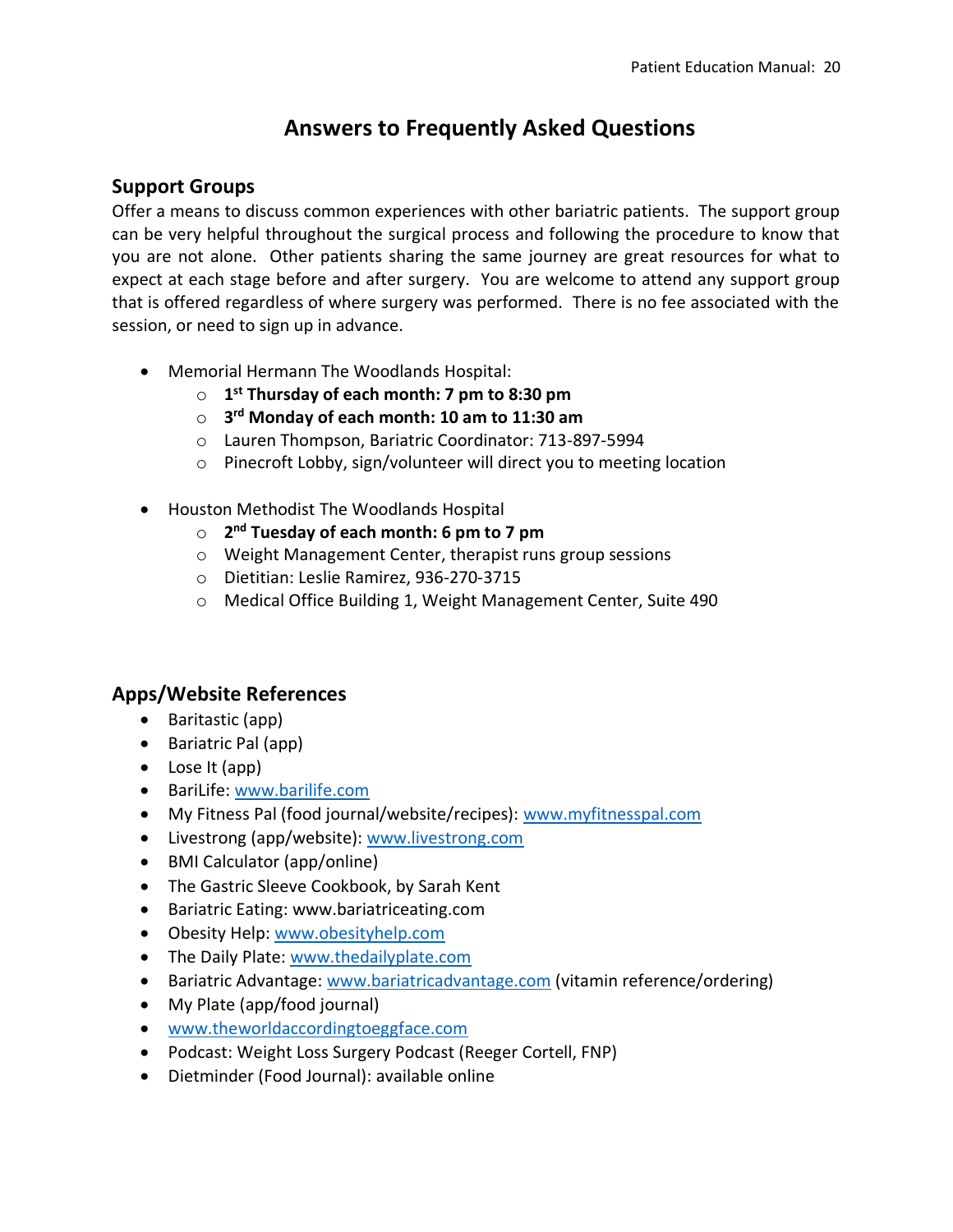### **Answers to Frequently Asked Questions**

#### **Incision Care**

Your incisions are closed with internal dissolvable sutures and then a liquid bandage (purple color). You will be allowed to shower with the incisions uncovered. You may wash your abdomen with soap and water, but do not rub or scrub the incisions. It is not necessary to place dressings on the incisions, but may do so if any drainage is present. It is normal to have a small amount of drainage from your incision. If drainage increases in amount or looks like pus or is foul smelling, please call the office. Do not soak in a bathtub or swim until you have seen your surgeon at your post-operative visit 2-3 weeks after surgery.

#### **Constipation**

Constipation is normal for the first few weeks after surgery. This is from a combination of factors: pain medication/anesthesia, limited intake of fluids and solids, decreased activity, and surgery performed on your stomach. You may take either **Milk of Magnesia** (liquid laxative) or **Miralax** (powdered laxative which you mix with water) as needed. Read the label of each bottle for specific instructions on dosing amount and frequency. Make a conscious effort to increase fluid intake following surgery and if constipated.

#### **Nausea**

Nausea is a common occurrence following surgery. You will receive nausea medications during your surgery in an attempt to prevent nausea. Unfortunately, you may still experience nausea in spite of receiving a variety of medications. You may receive nausea medications in the hospital through your IV, and we will send a prescription when you are discharged that you may take at home. Although nausea can be severe after surgery, it is usually short-lived and subsides within a few days.

#### **Pain**

Your procedure is done laparoscopically, through small incisions in your abdomen. Pain is usually minimal. You will have pain medications ordered while in the hospital, IV and/or oral, and will receive a prescription for pain medications upon discharge from the hospital. The liquid pain medication (Lortab: hydrocodone/acetaminophen) is usually prescribed unless you are allergic to this medication. Please take this medication slowly as the taste is not pleasant. We do have alternate medications if you are not able to tolerate Lortab. Most patients do not need pain medication for more than a few days following surgery. You may take liquid or chewable Tylenol (acetaminophen) in place of the prescription pain medication.

#### **Driving/Travel**

It is recommended that you do not drive a vehicle for about 5 days following surgery. You may not drive a vehicle if you are taking pain medications. Travel should be limited following the procedure. We recommend that you stay in the vicinity for 4-6 weeks following surgery, as we would like to be available to see you in the office or hospital if any complications occur. It is always recommended that you get up and move around every hour on a long flight or car ride.